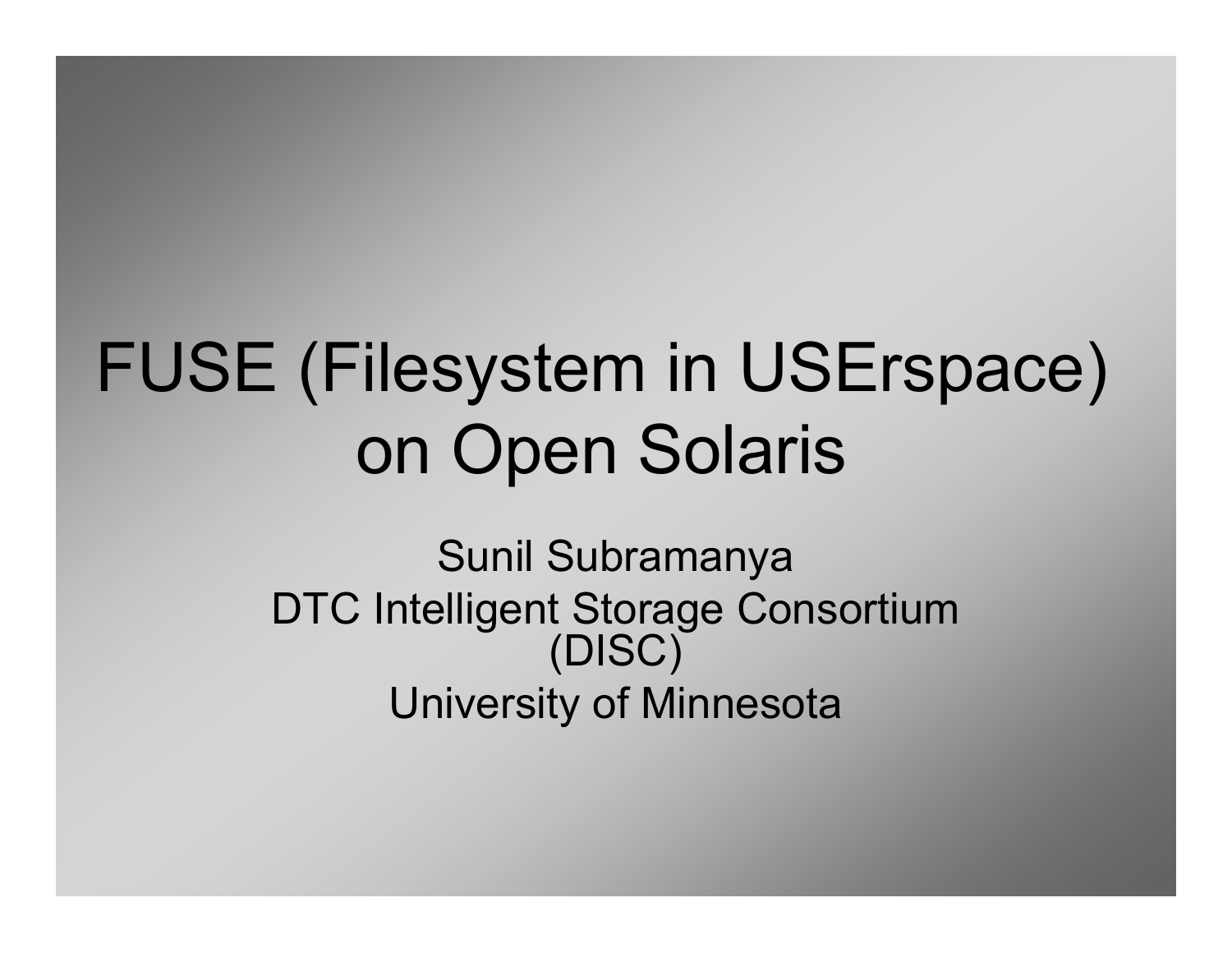# **Topics**

- What is FUSE
- General Information
- How FUSE works
- How does Application use FUSE
- User space and kernel communication
- Fuse Message Format
- FUSE on Open Solaris Project
	- Phase 1 Design
	- Phase 2 Mmap() design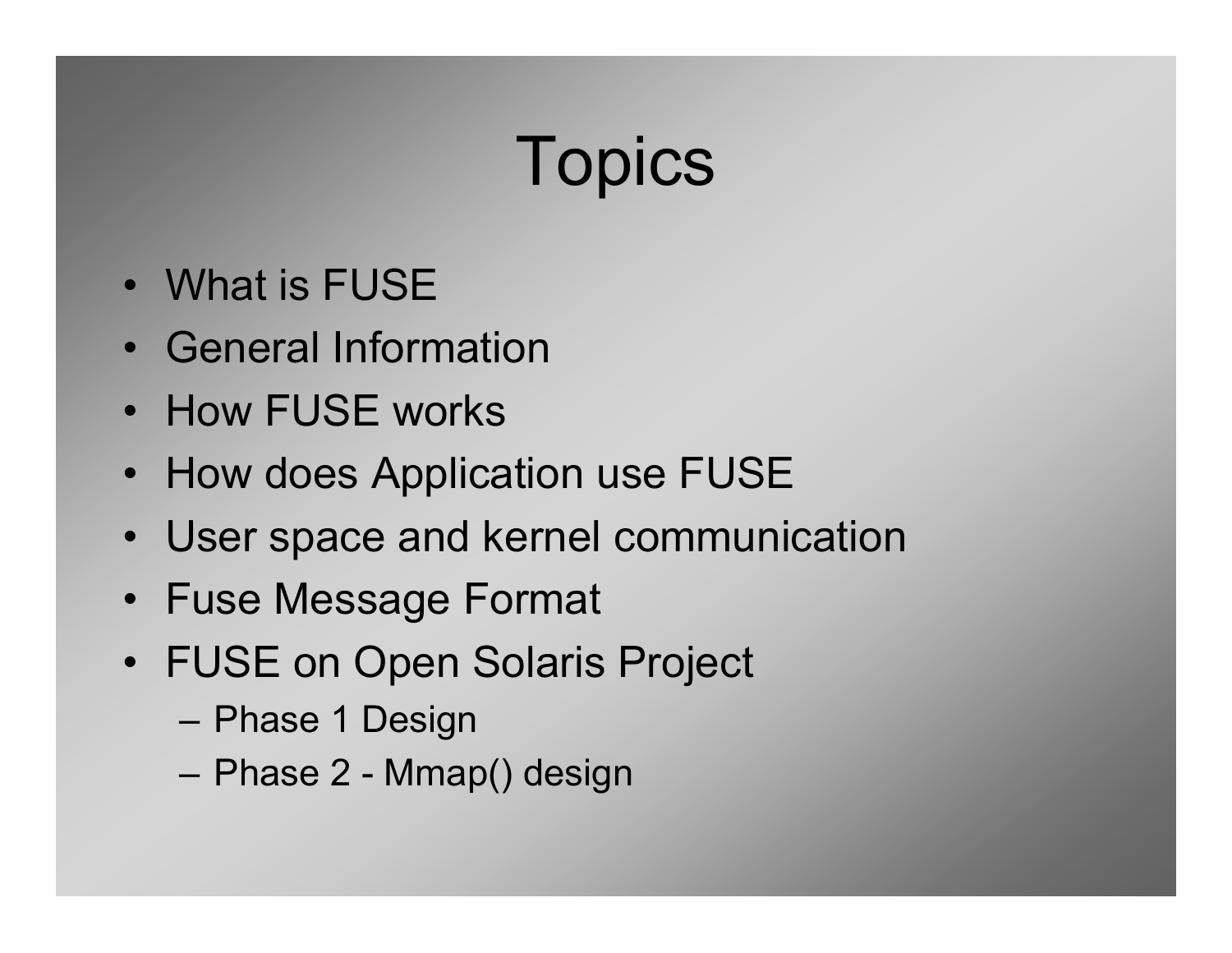# What is FUSE

- FUSE is a framework which allows implementing file systems in the user space.
- It consists of 2 components
	- User space library (dynamically linkable) which is used by file system implementers.
	- Kernel module which binds to the VFS and redirects calls to the fuse library.
- Example FS using Fuse: encfs, cvsfs, sshfs, gmailfs, zfs, …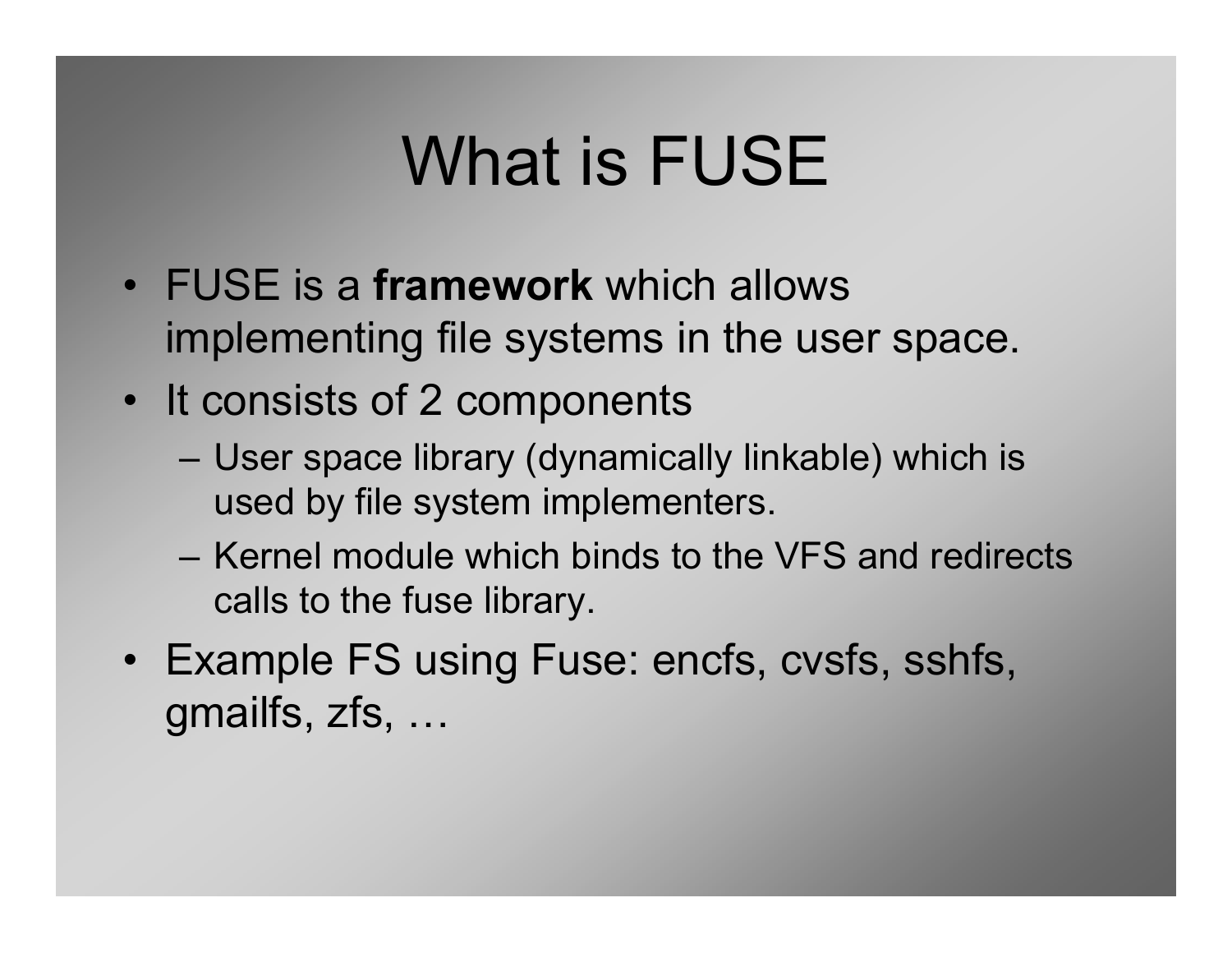# General Info

- $\bullet$ Developed originally for Linux, currently part of Linux Kernel 2.6.14.
- $\bullet$ Later ported to FreeBSD and Mac OS X (quite recently done).
- Fuse Library remains the same across Operating Systems, ensures file system applications need no rework.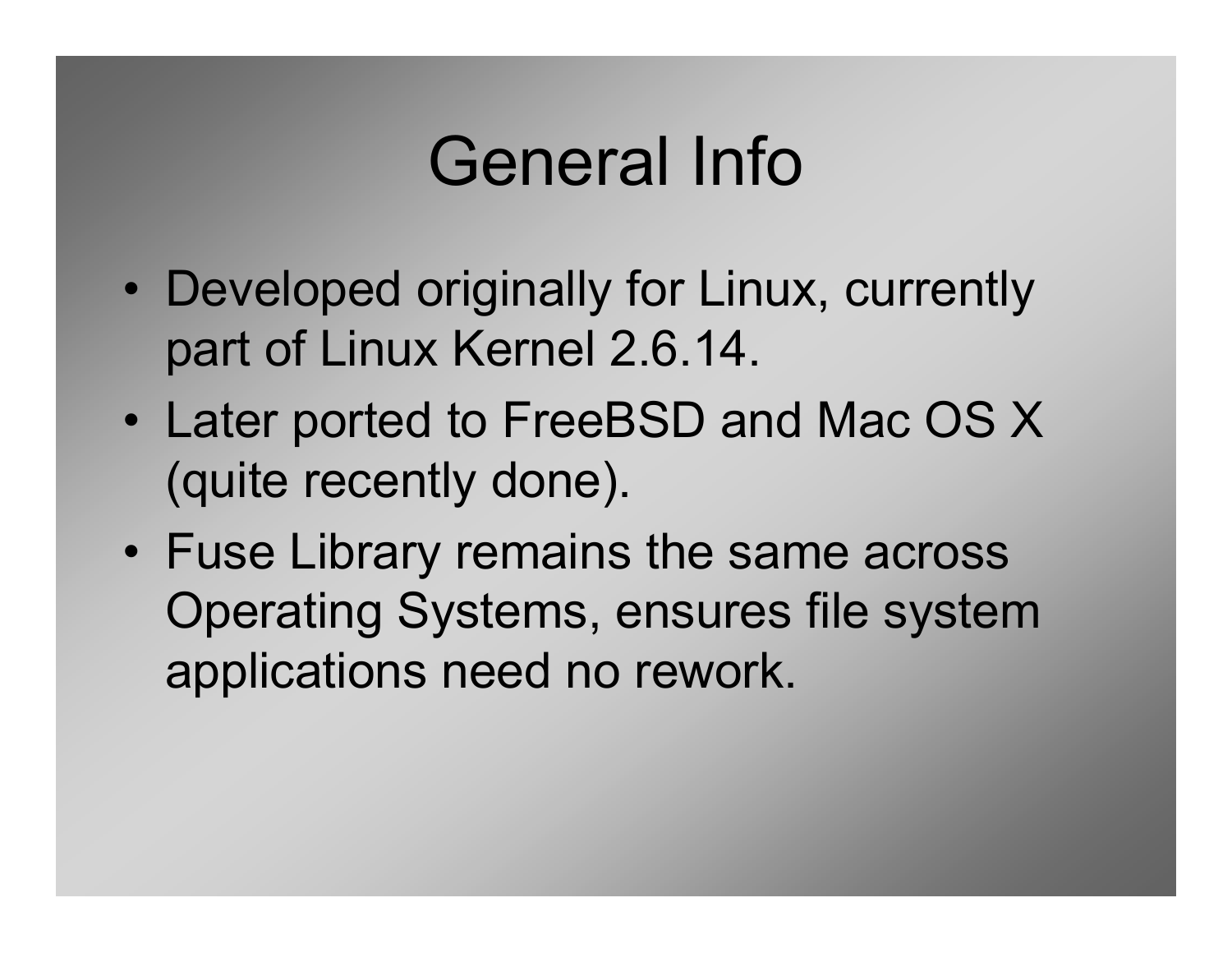#### How FUSE works

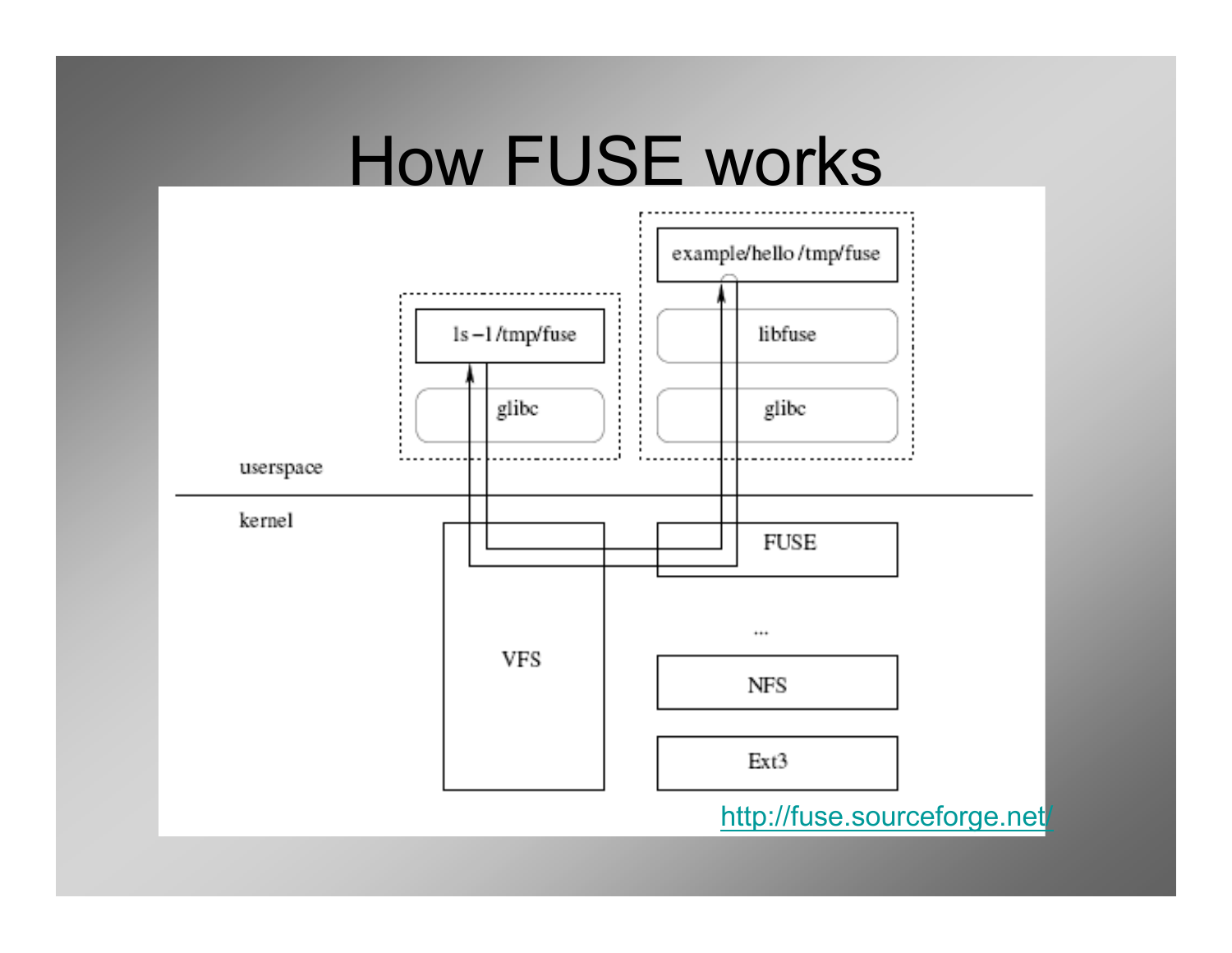#### How FUSE works contd…

- FUSE Kernel module will register with VFS.
- Application implementing file system at user<br>
space will use FLISE library and provide space will use FUSE library and provide following:
	- Specify the mount point in the current file system path<br>to where its file system will be mounted to where its file system will be mounted.
	- Expose methods that do all the necessary file<br>bandling such as: handling such as:
		- Creating directory
		- Reading directory
		- Reading file
		- Writing file etc…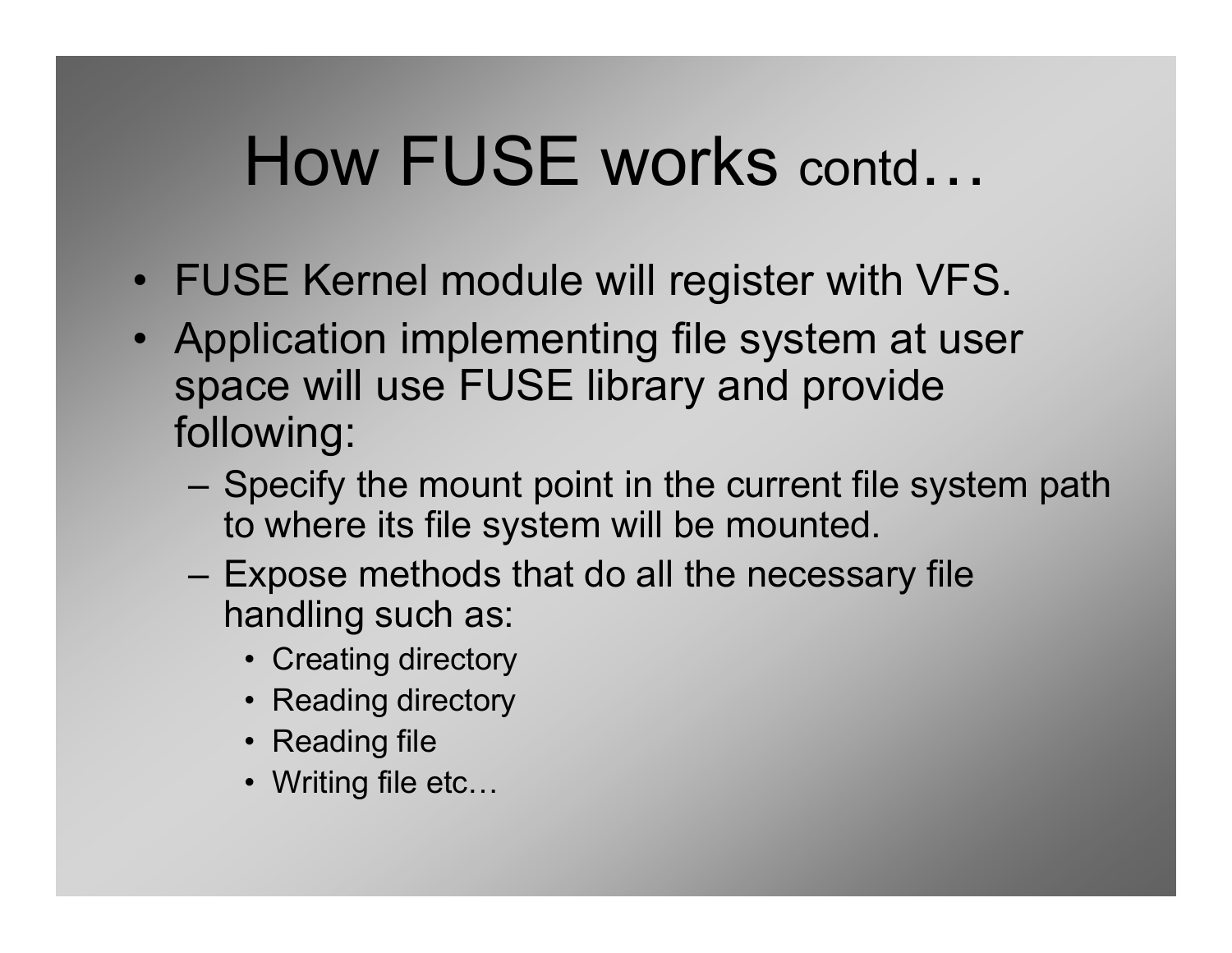#### How FUSE works contd…

- Fuse Library invokes mount system call at the<br>mentional request naint anoaif ing file avatage turn provided mount point specifying file system type as fuse - ensures mounting of FS App.
- Any file system call is passed by kernel to VFS, which passes the request to Fuse Kernel Module for calls at the mount point.
- Fuse Kernel Module passes the call on to Fuse Library, which invokes appropriate FS App. registered method.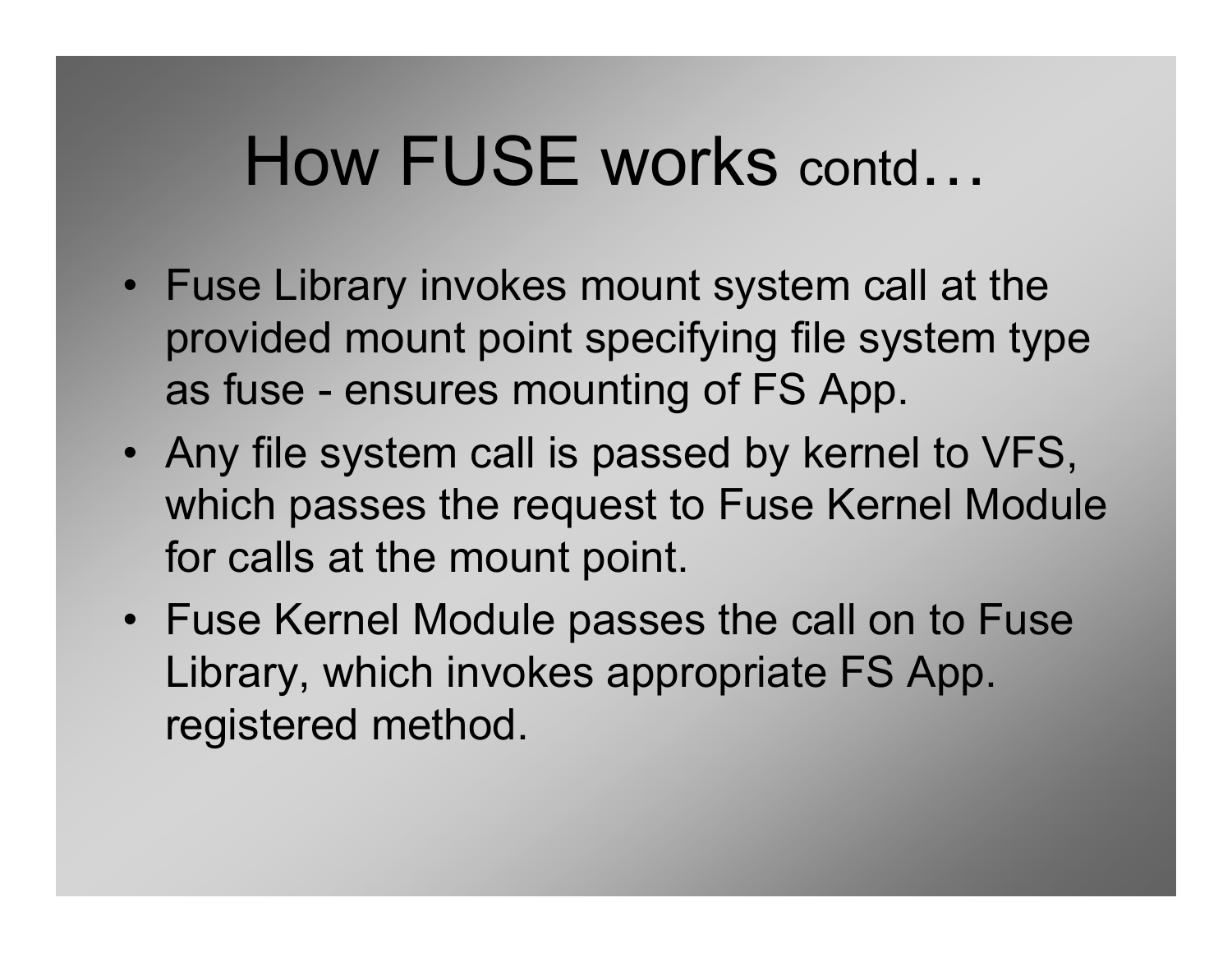#### How does Application use FUSE

- $\bullet$ Develop application specific implementation for each of the necessary file system methods.
- $\bullet$ The interface for these methods is defined by FUSE library.
- $\bullet$ Invoke the entry point in the FUSE library, providing function pointers of the implemented methods.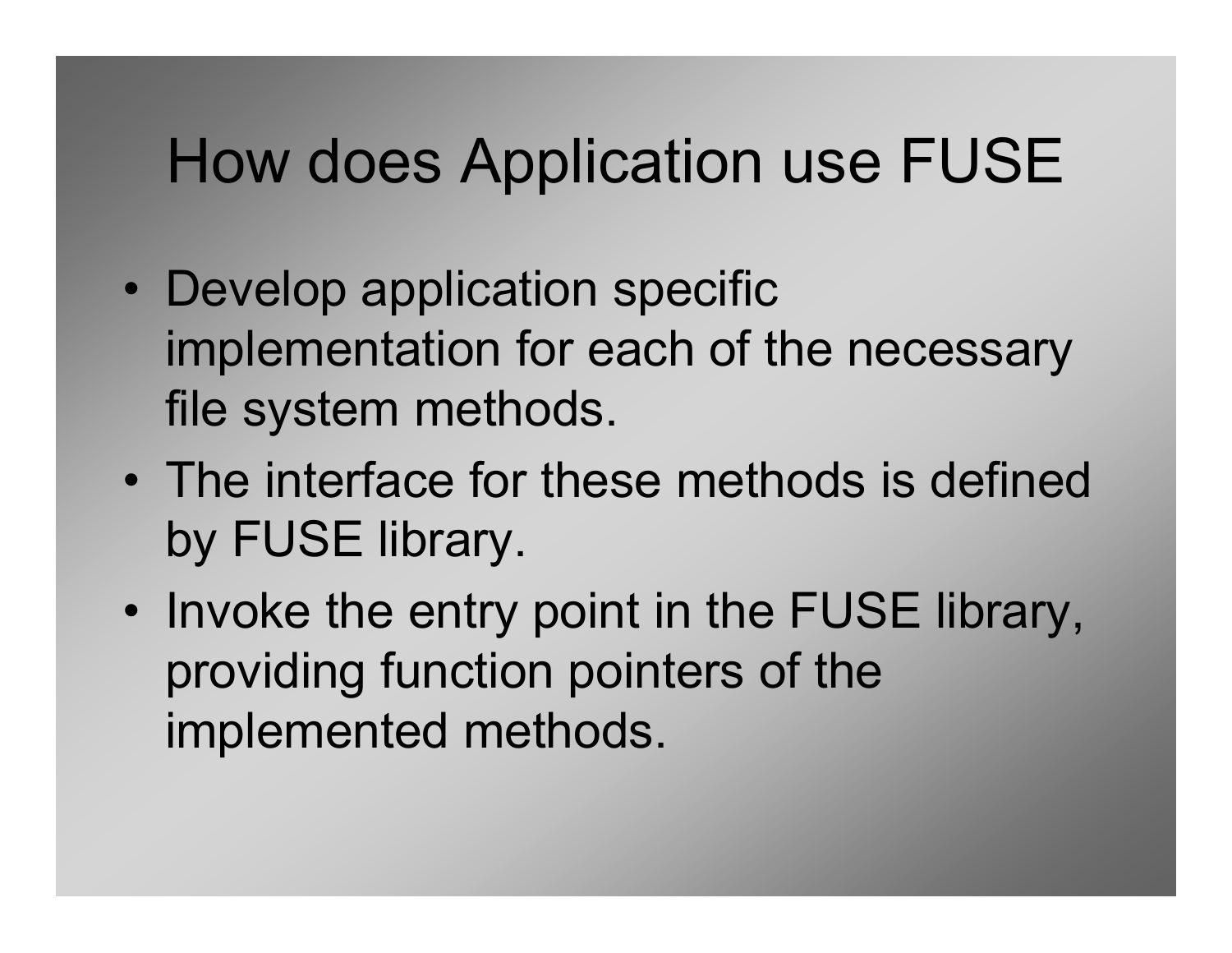#### User space and kernel communication

- Fuse works by passing of System calls (and data) from<br>kernel module to fuse lib and data from fuse lib to kerne kernel module to fuse lib and data from fuse lib to kernel module.
- This communication uses device file<br>descriptor//dov/fuse), apened during descriptor(/dev/fuse), opened during mounting.
- So Fuse kernel module registers itself as a character<br>devise driver device driver.
- Fuse Lib. makes a blocking read call in to fuse kernel module.
- For any incoming request from VFS, kernel module<br>unblocks road throad and sonds VES request info unblocks read thread and sends VFS request info.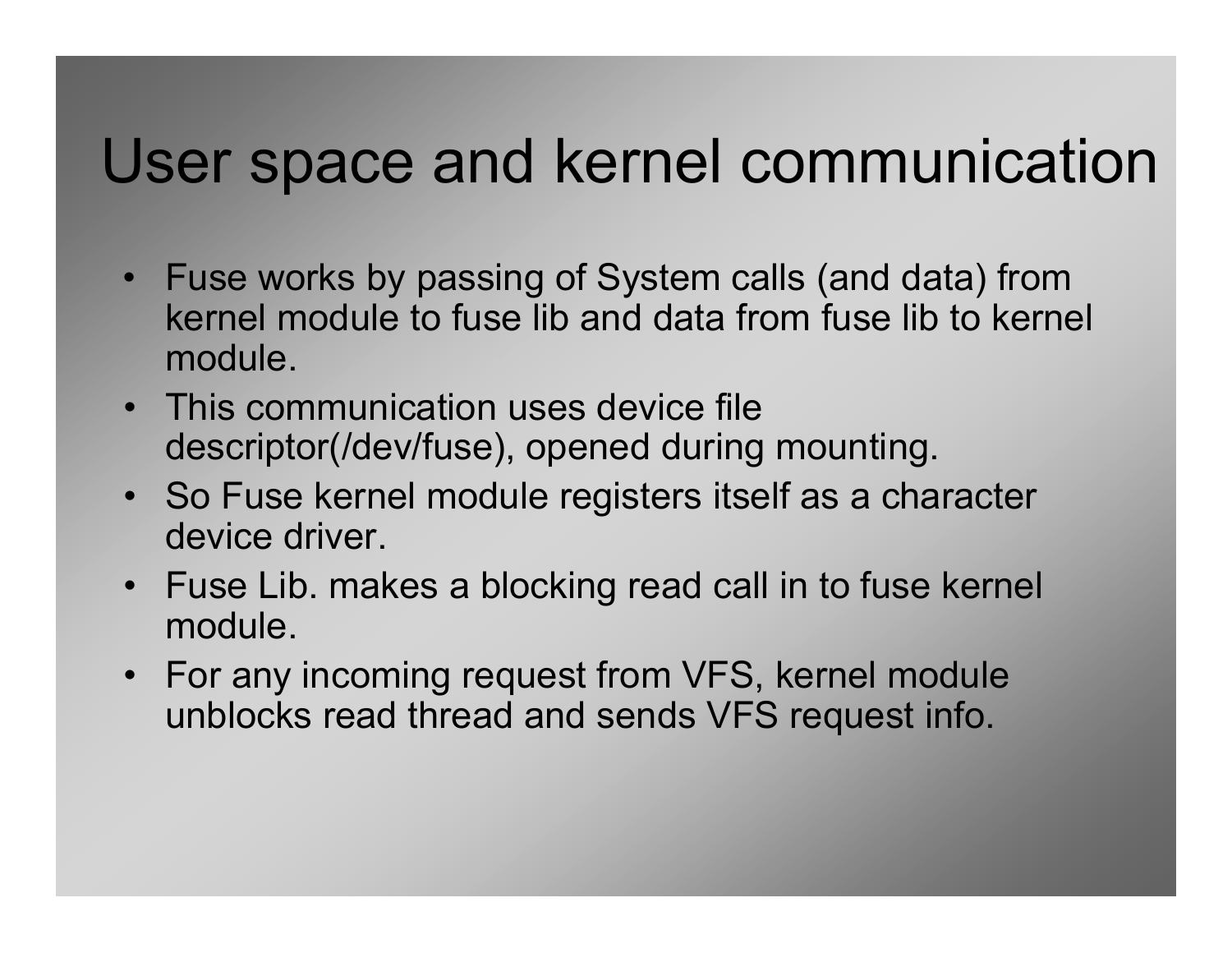#### User space and kernel communication

- $\bullet$ Fuse Lib returns data provided by FS App. by making a write call on kernel module.
- Fuse Kernel module returns back received data to VFS.
- • Performance Issue ?
	- Can redundant copy be avoided ?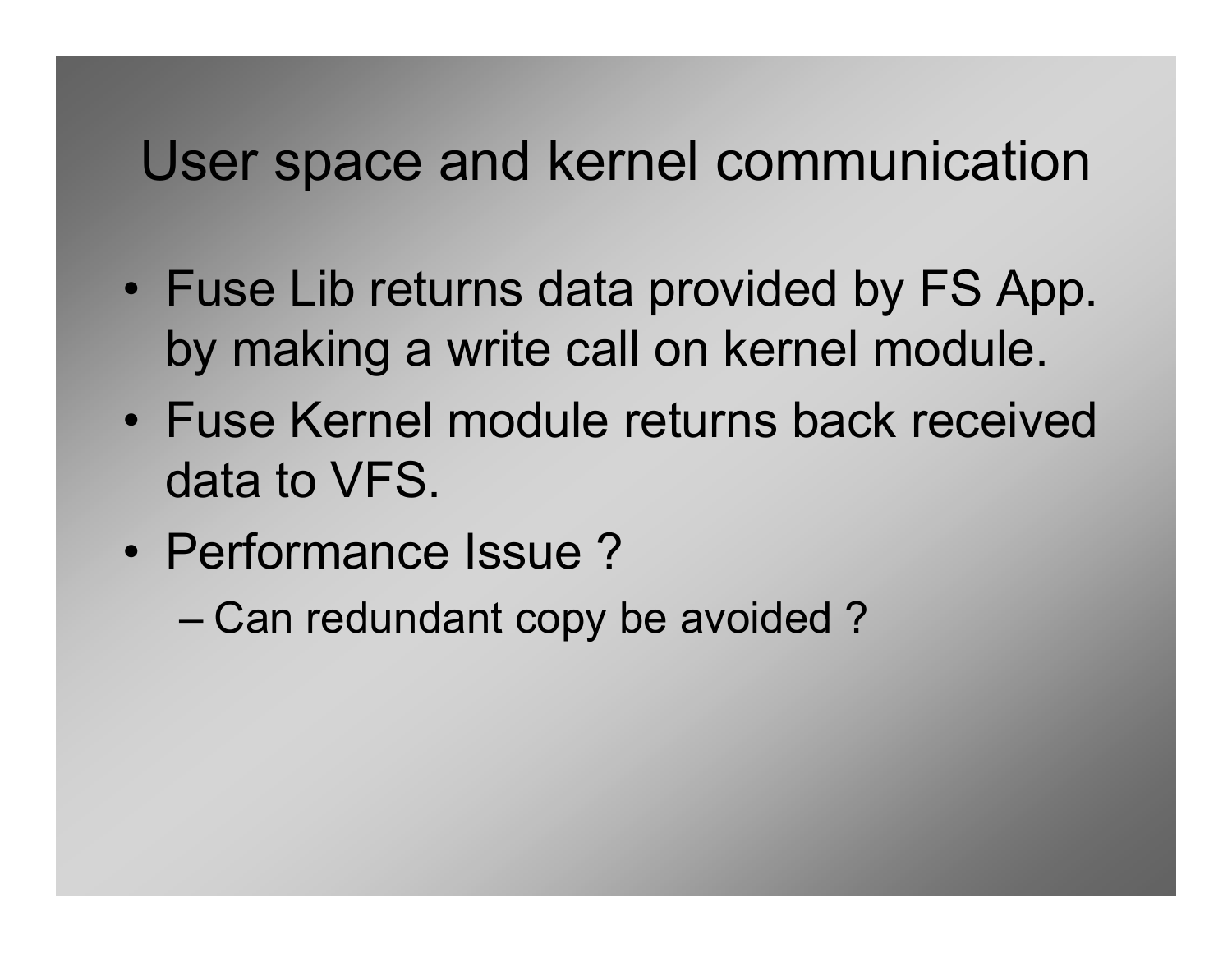# Fuse Message format

• Every request sent to the fuse library (2.5.3) has the following header:

struct fuse\_in\_header {

u32 len;

\_\_u32 opcode;

u64 unique;

u64 nodeid;

\_\_u32 uid;

\_\_u32 gid;

\_\_u32 pid;

\_\_u32 padding;

};

 $\bullet$ Each operation has its own unique payload structure.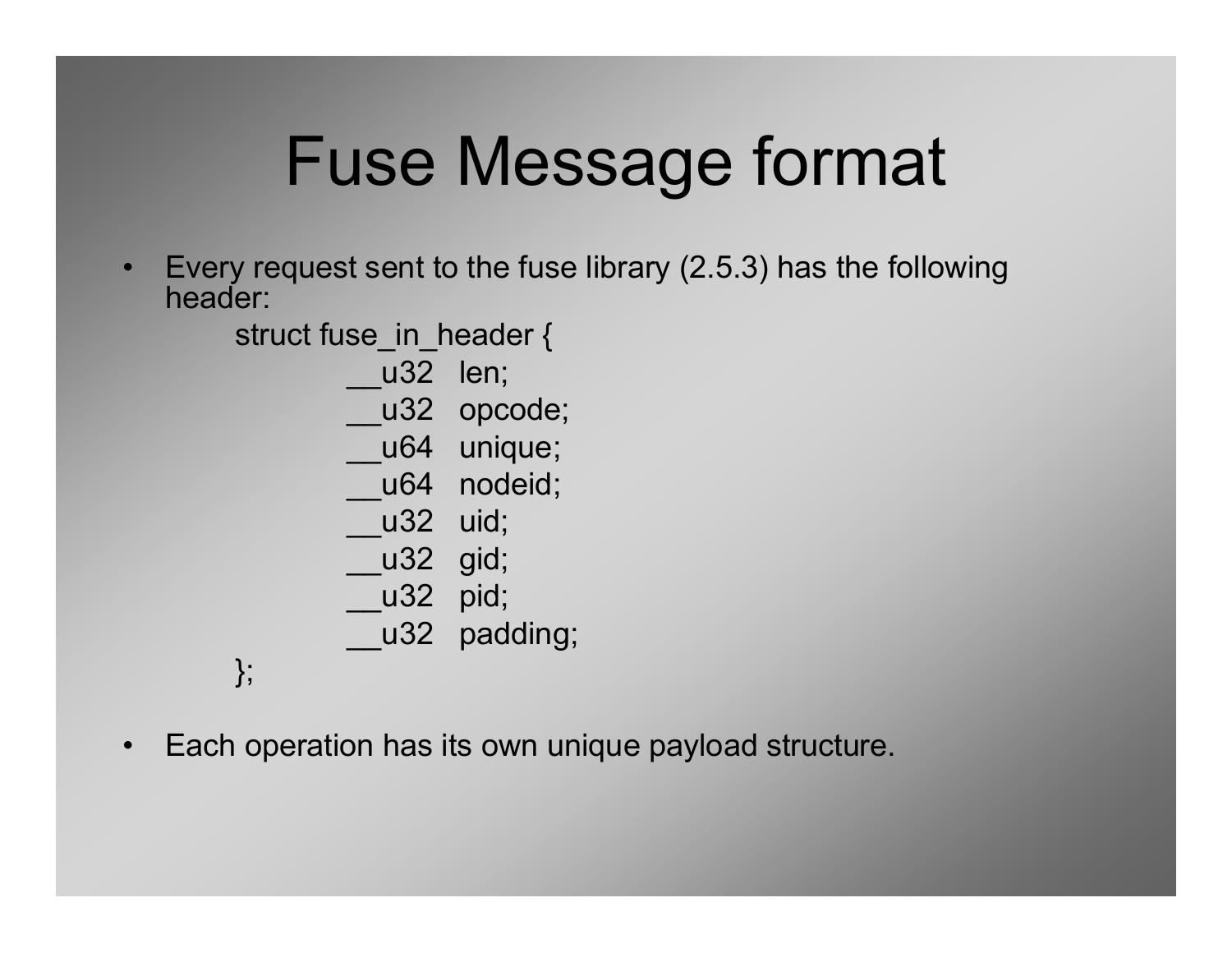# Fuse Message format

• Every response from the fuse library (2.5.3) has the following header:

struct fuse out header {

| u32 | len;    |
|-----|---------|
| s32 | error;  |
| u64 | unique; |

};

• unique identifies the request this response associates to.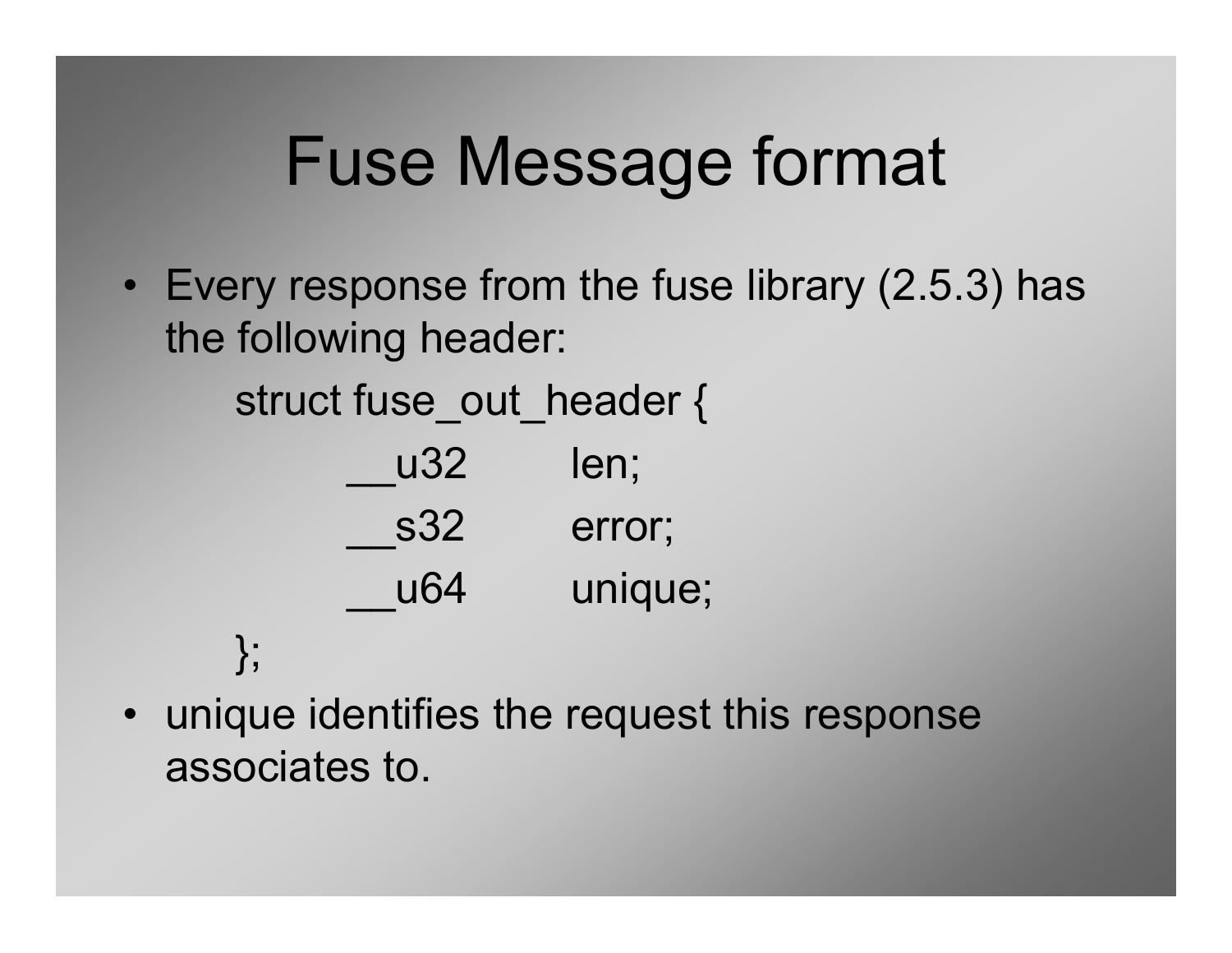# Non-privileged mounts

- $\bullet$ Mounting Fuse file System doesn't require super user privilege.
- $\bullet$ So the user's FS runs with the user's privilege.
- $\bullet$ Separate Mount utility does the job of mounting.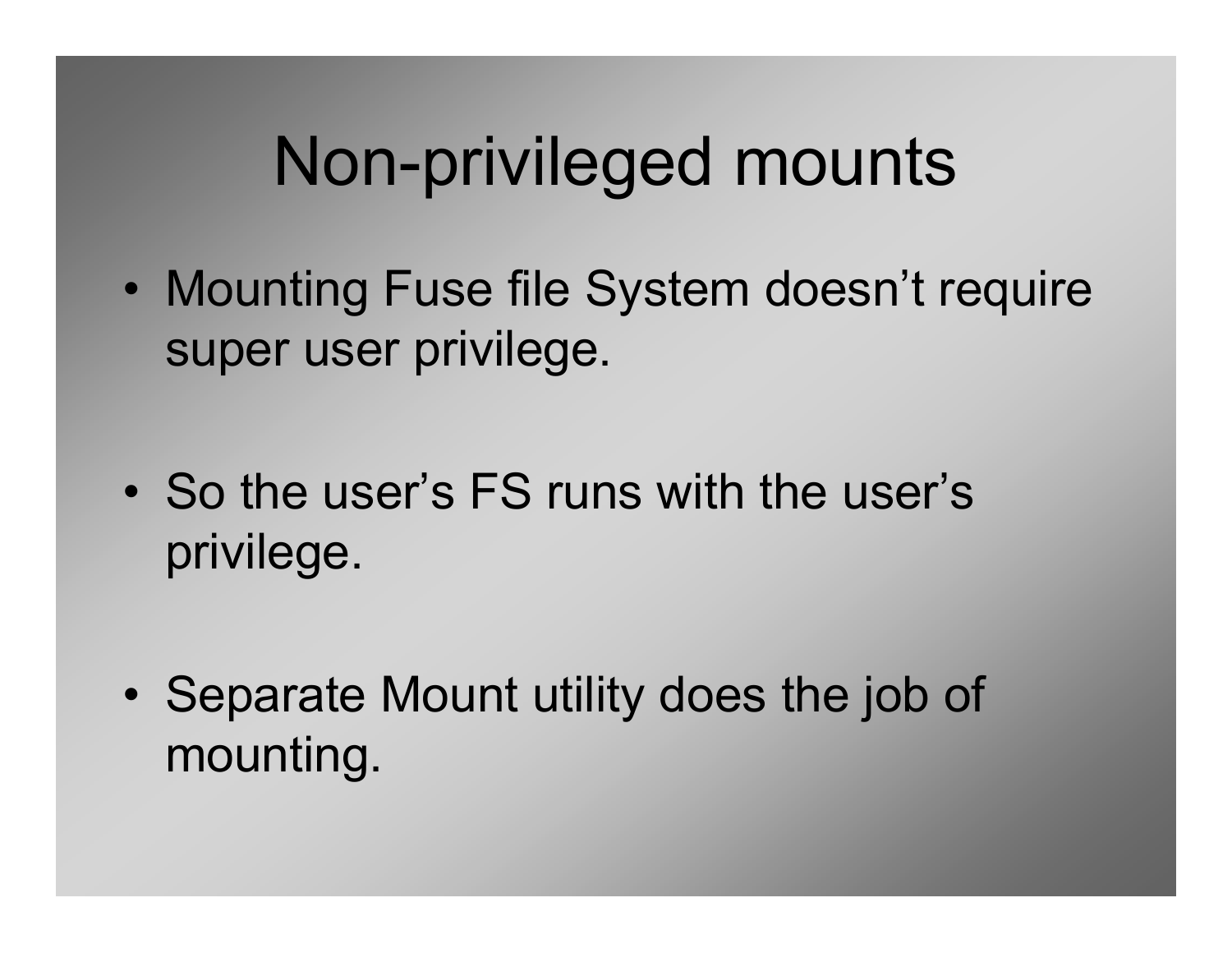# Fuse on Open Solaris

- $\bullet$ How it started?
	- Internal Project as part of Sun's Excellence in Engineering Mentoring program
	- $-$  RANILASTAN NV 3 NIN SIIN CLISTO Requested by a big Sun customer, Marketing<br>Development Engineering (MDE) toom Development Engineering (MDE) team worked on porting the FreeBSD version.
	- MDE got the preliminary version of this port done.
	- We took over from them and are reworking for<br>whimsto integration into Solaria ultimate integration into Solaris.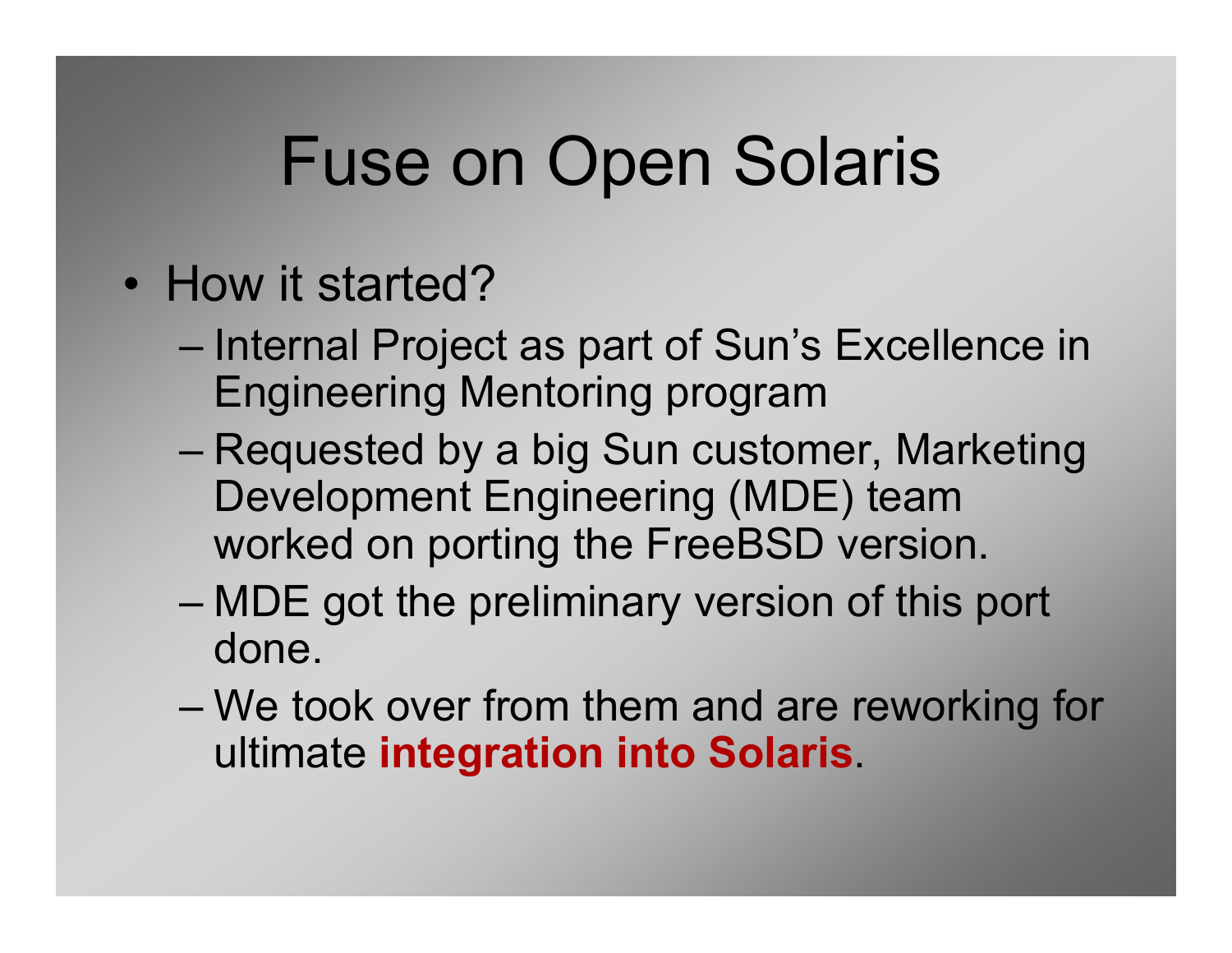# Fuse on Open Solaris

- $\bullet$ We have requests for Fuse on Solaris to support:
	- Davfs2: allows user to mount webdav server as a local filesystem.
	- EncFs: Encrypted File System.
	- Available on Linux, need to port it to Solaris.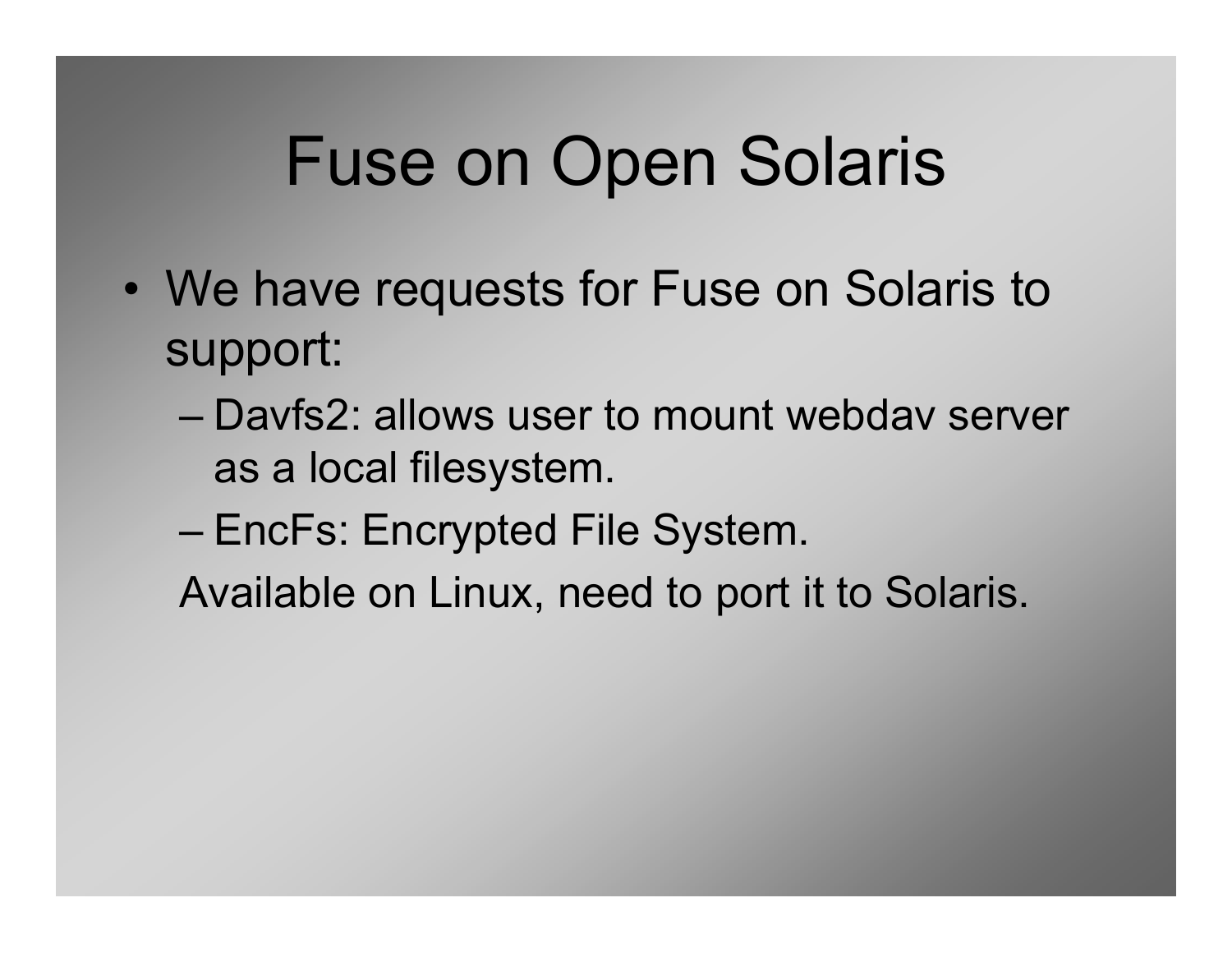# FUSE on Open Solaris

- Phase1:
	- To port existing Fuse implementation from FreeBSD to Open Solaris.
	- Current work.
		- Sunil Porting kernel module.
		- Mark Working on the mount utility.
	- Implemented few vnode ops, few more to be done.
	- Other work to be done include porting fuse library, implement necessary locks and kernel handling for more than one FS mount on Solaris.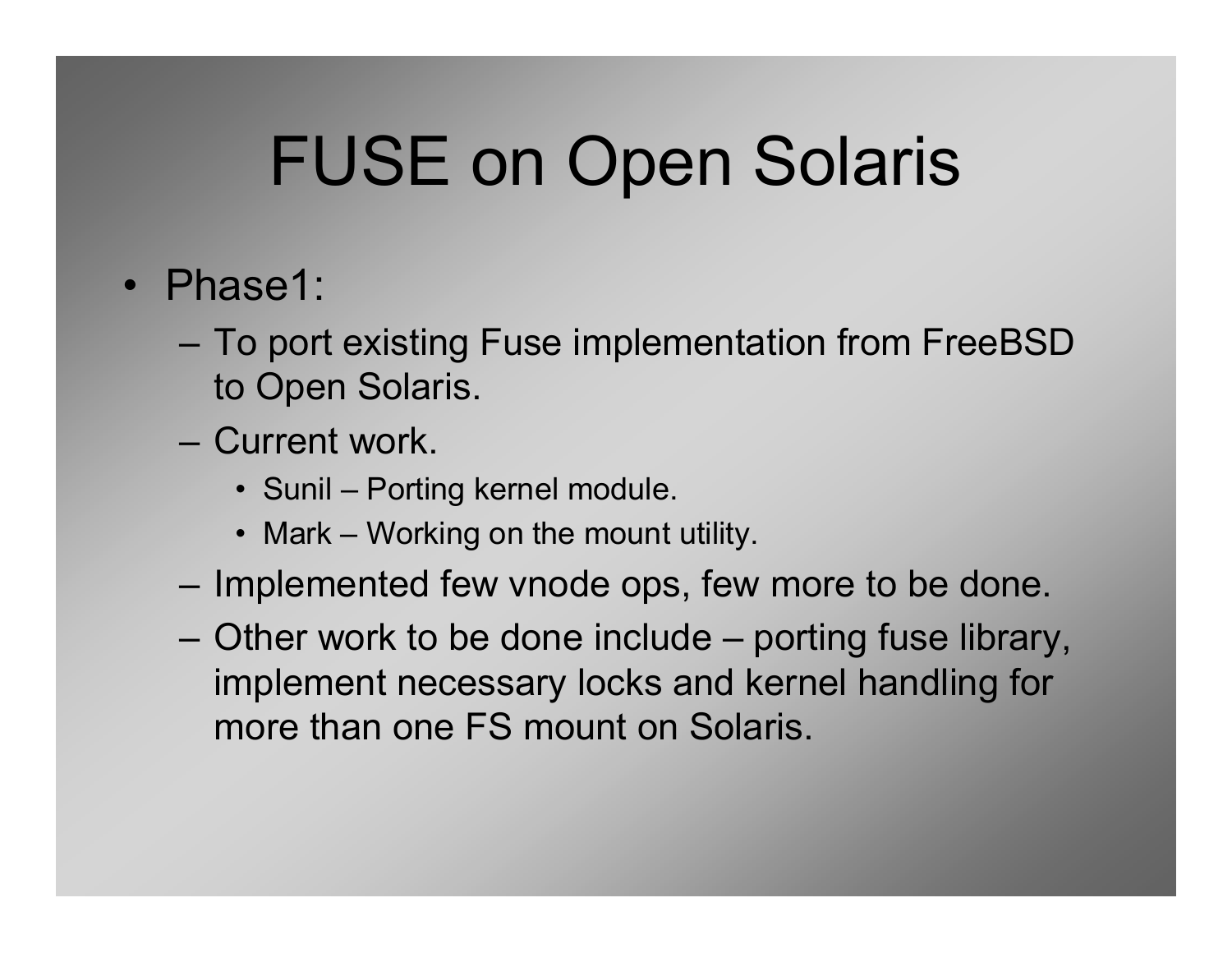#### Fuse on Open Solaris Design

- $\bullet$ Solaris VFS is Vnode based.
- $\bullet$ Each opened file will have only one vnode.
- $\bullet$ There usually will be many file\_t structures pointing to a single vnode.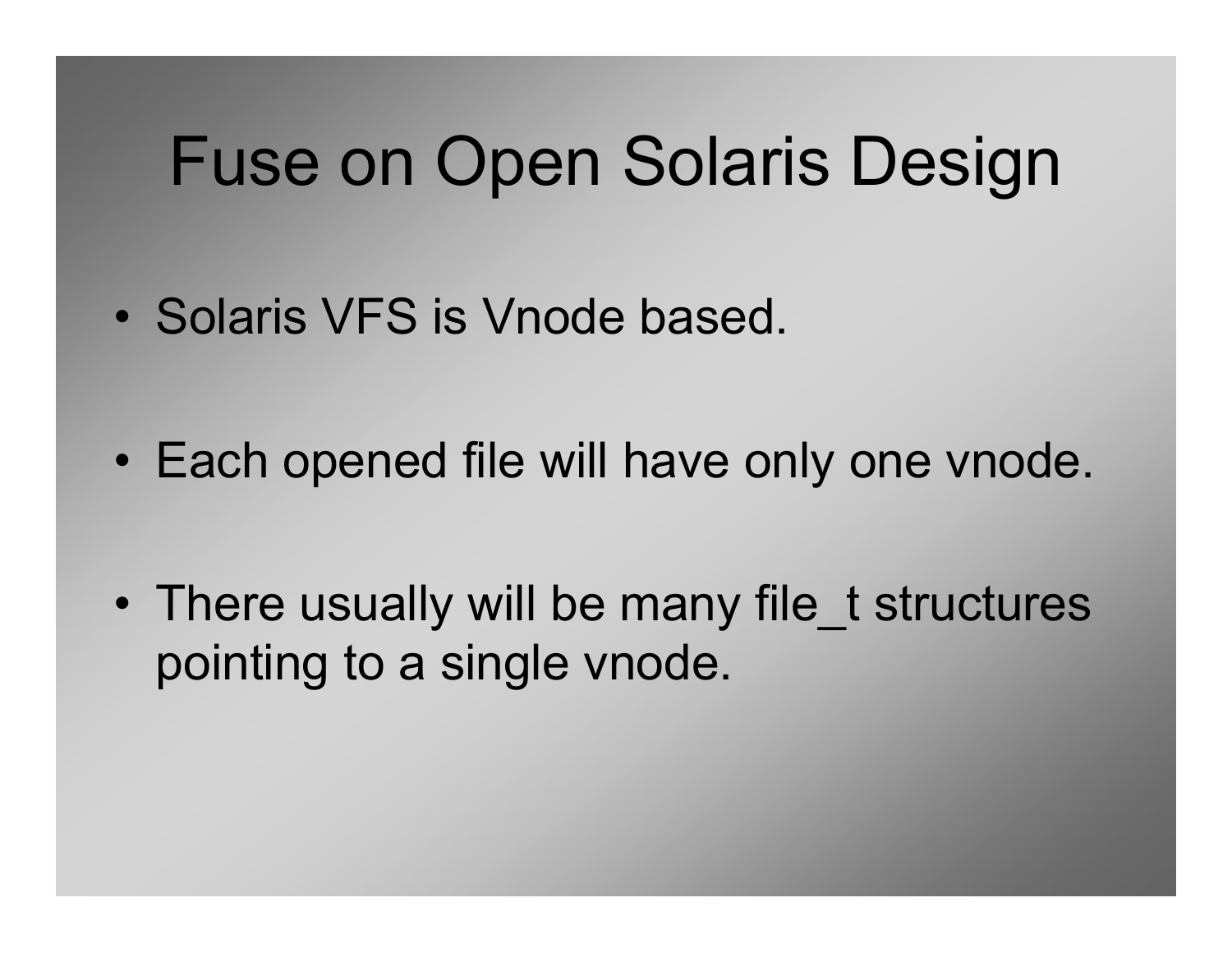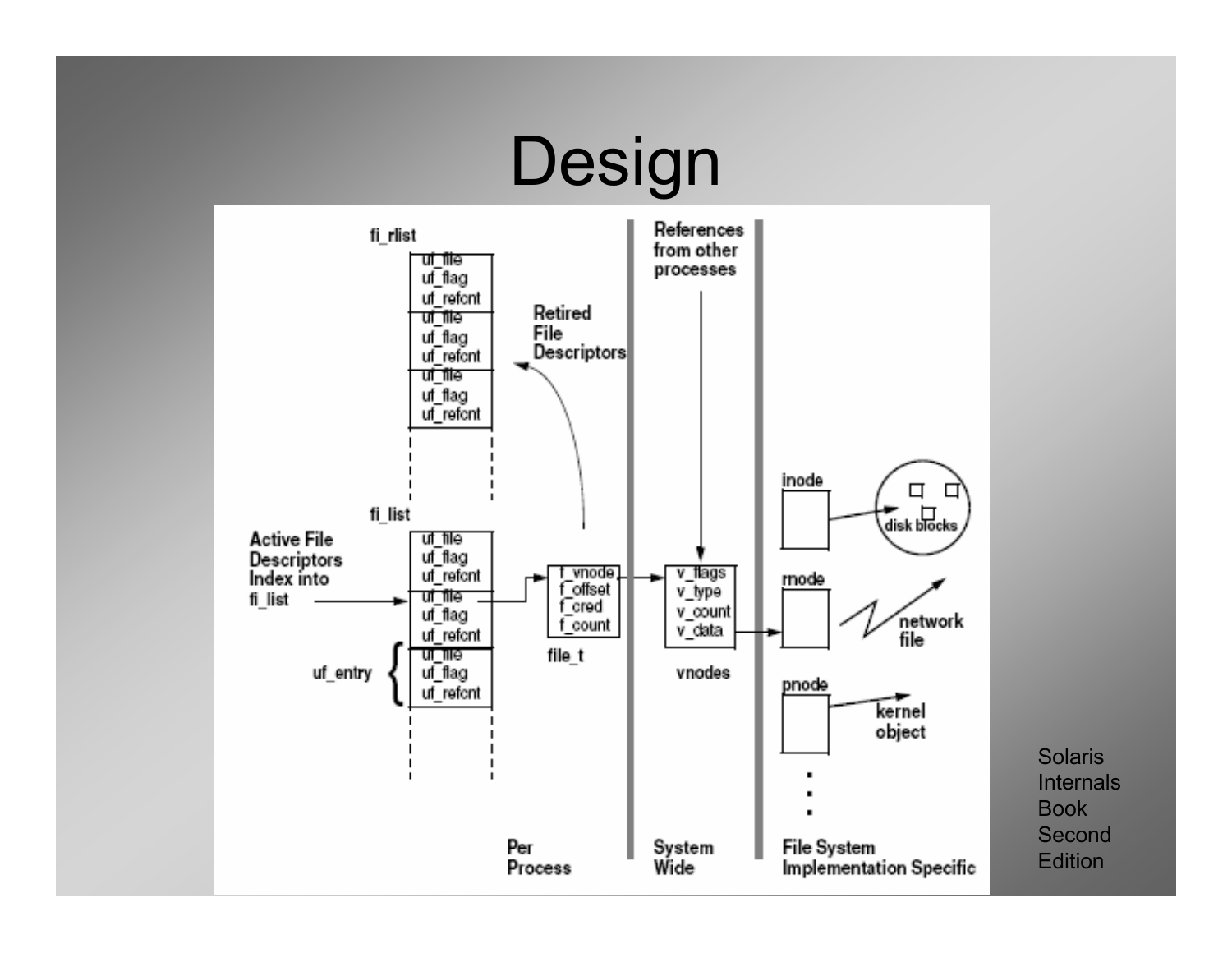# Design…

- $\bullet$ Fuse Library is very file\* centric (Linux way of dealing with files).
- $\bullet$ We need to keep track of all open files associated with each vnode.
- $\bullet$ So each vnode is associated with a list of file handles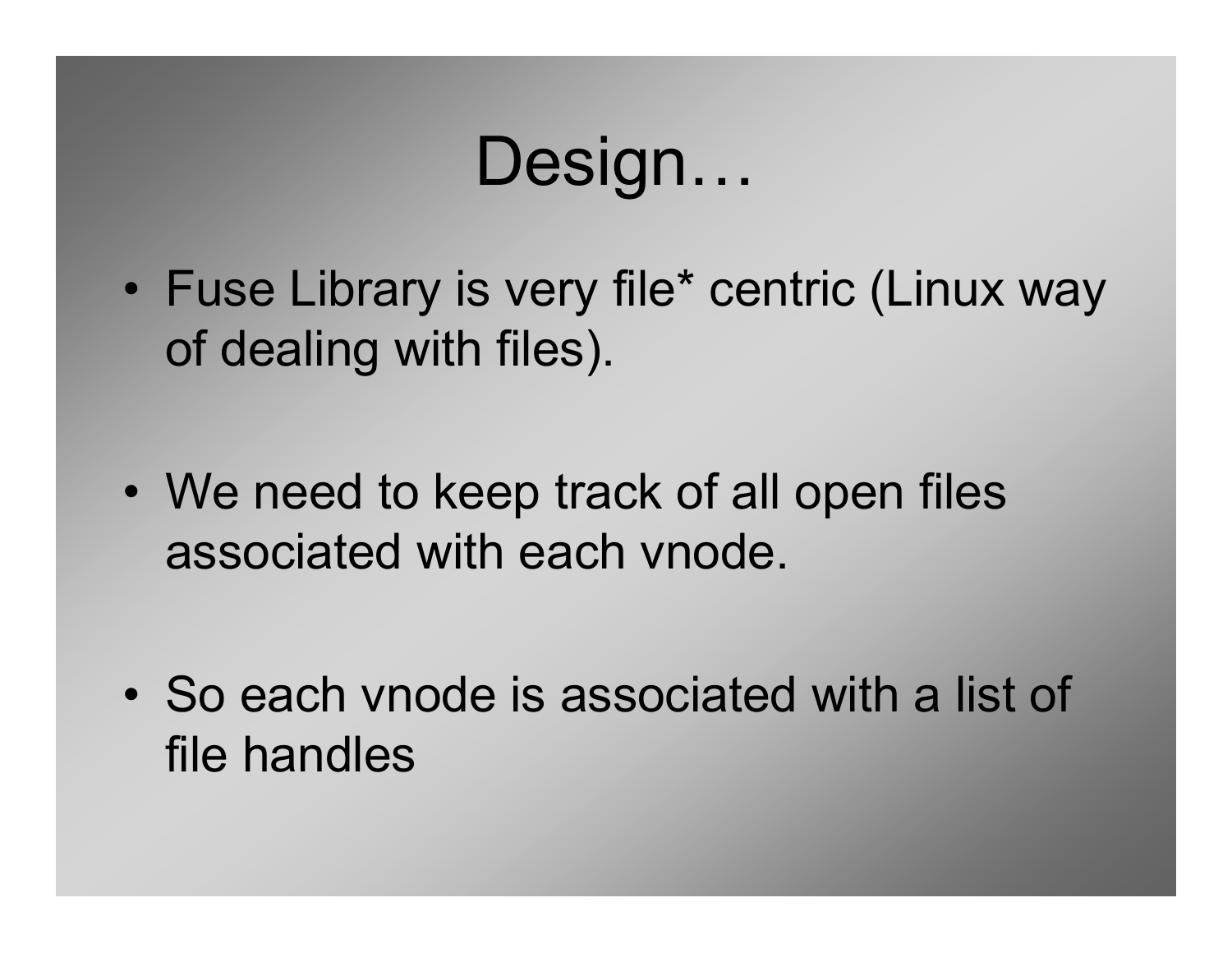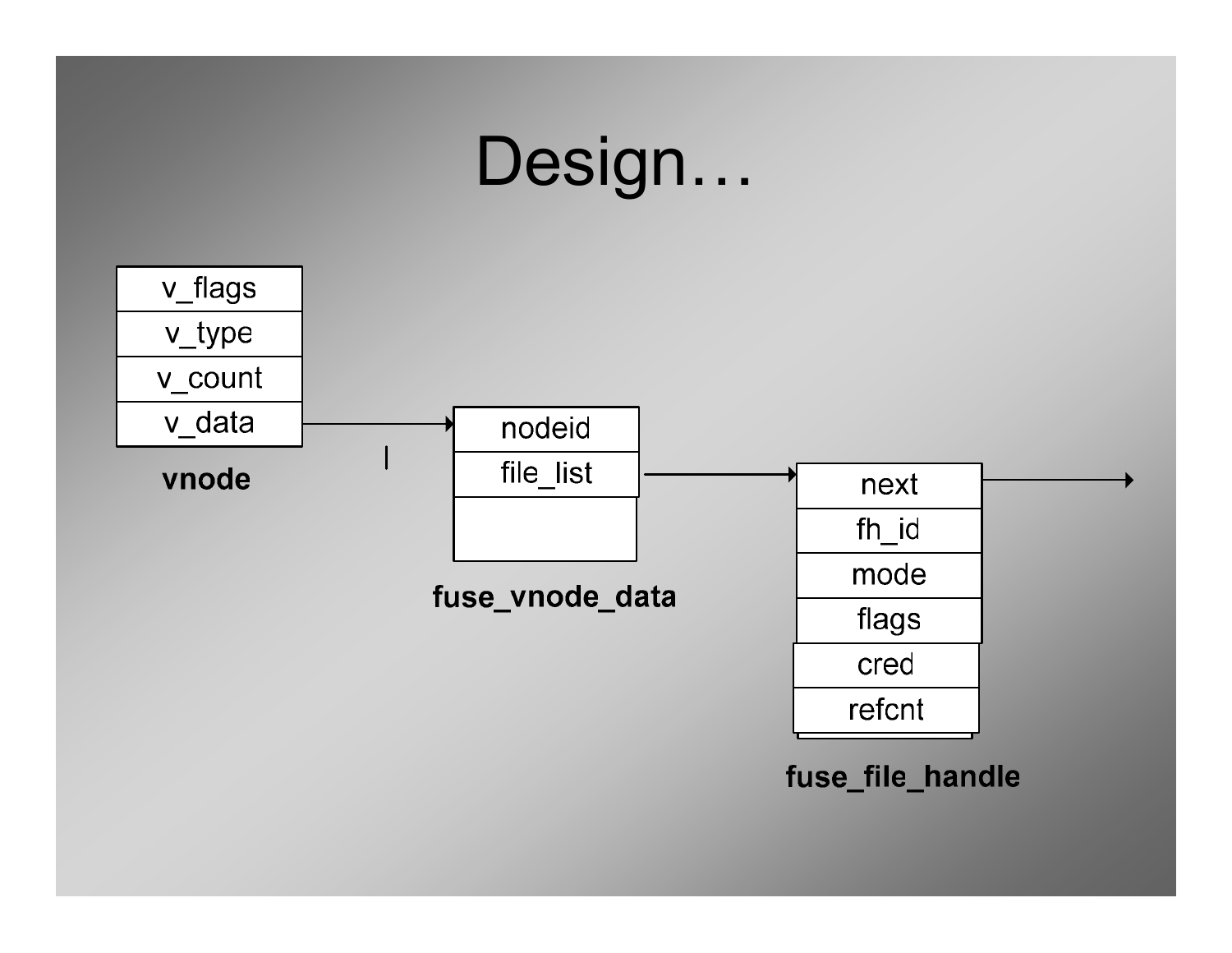# Design…

- Each mounted FS App. will have a fuse\_session data structure
- AVL Tree is used as a way to retrieve vnode from nodeid •

```
typedef struct fuse_session
{kmutex t sesssion mutx;
        ksema_t session_sema; /* devops read sleeps over it */<br>list t msq list; <br> /* message awaiting service res
        list_t msg_list; \frac{1}{2} /* message awaiting service rest here */<br>
avi_tree_t avi_cache; \frac{1}{2} /* used to retrieve vnode from nodeid */
                                         \mu^* used to retrieve vnode from nodeid */
        uint32_t minor; uint32 t state;
        uint64 t unique; \frac{1}{2} /* message identfier used between library and */
                                           /* kernel module */cred_t *usercred; /* Credentials passed by fuse library */
        uint32 t max write; /* Max Write value passed by fuse library */
                                     /*during mount */} fuse_session_t;
```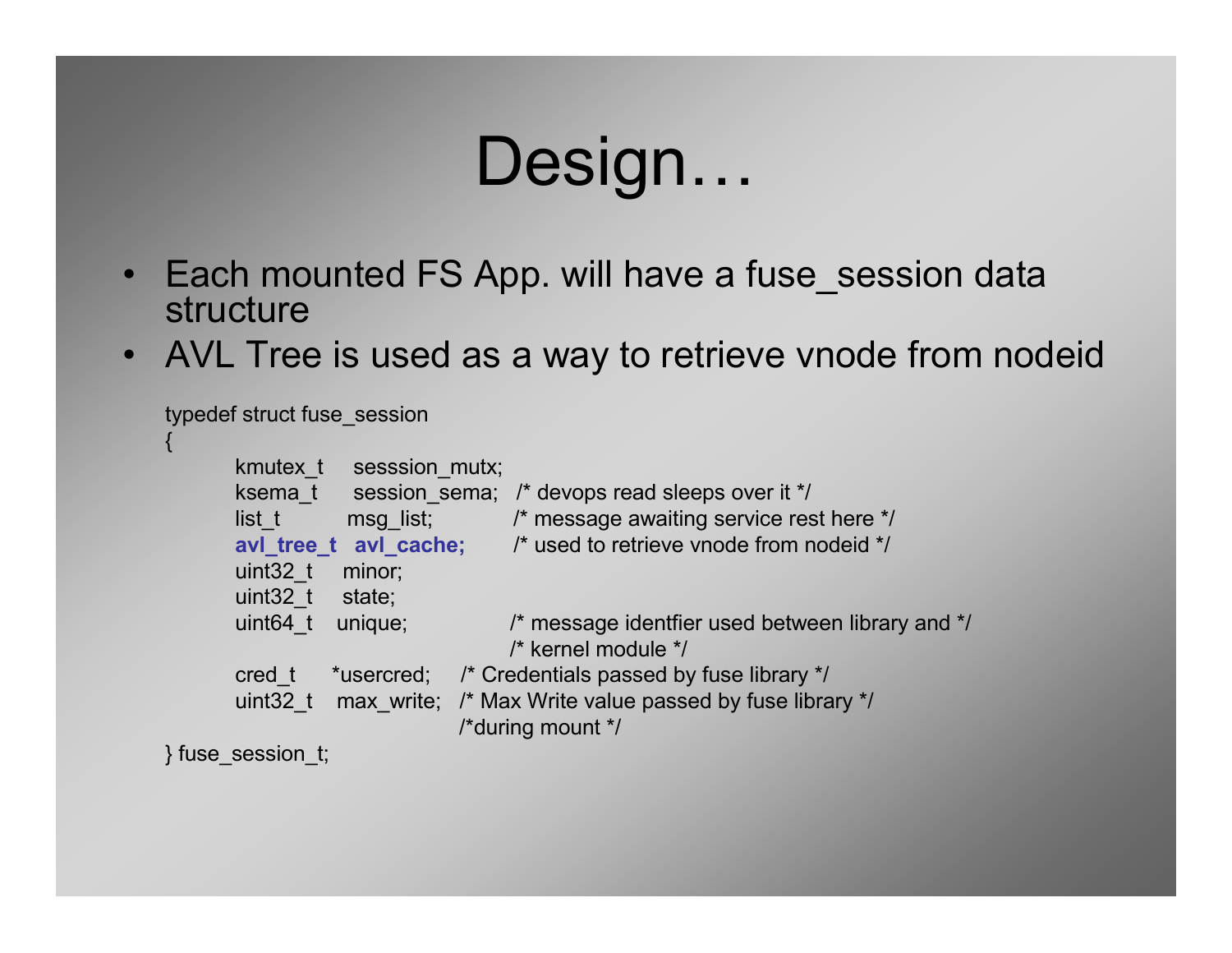# Design ...

- $\bullet$ Every request received from VFS is represented as a message (fuse\_msg\_node)
- $\bullet$ Every message is identified by a unique 64 bit value, passed to fuse library.
- $\bullet$ Contains fuse header and payload to be sent to fuse library.
- $\bullet$ Queued in a list maintained per session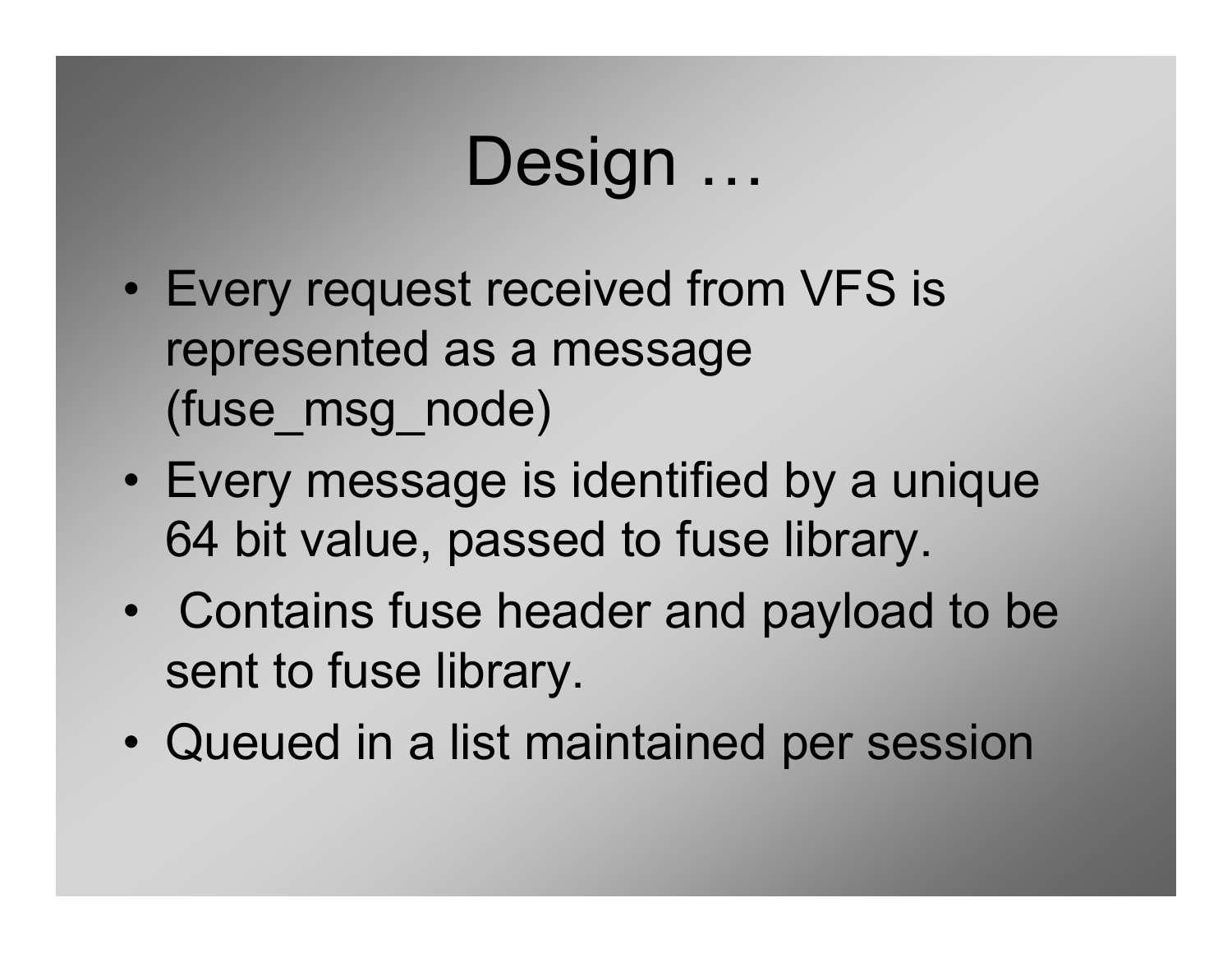# Design …



- Each request is inserted at the tail of the list<br>. Devensing the discorage require to from the fr
- Devops read processes requests from the front of the<br> list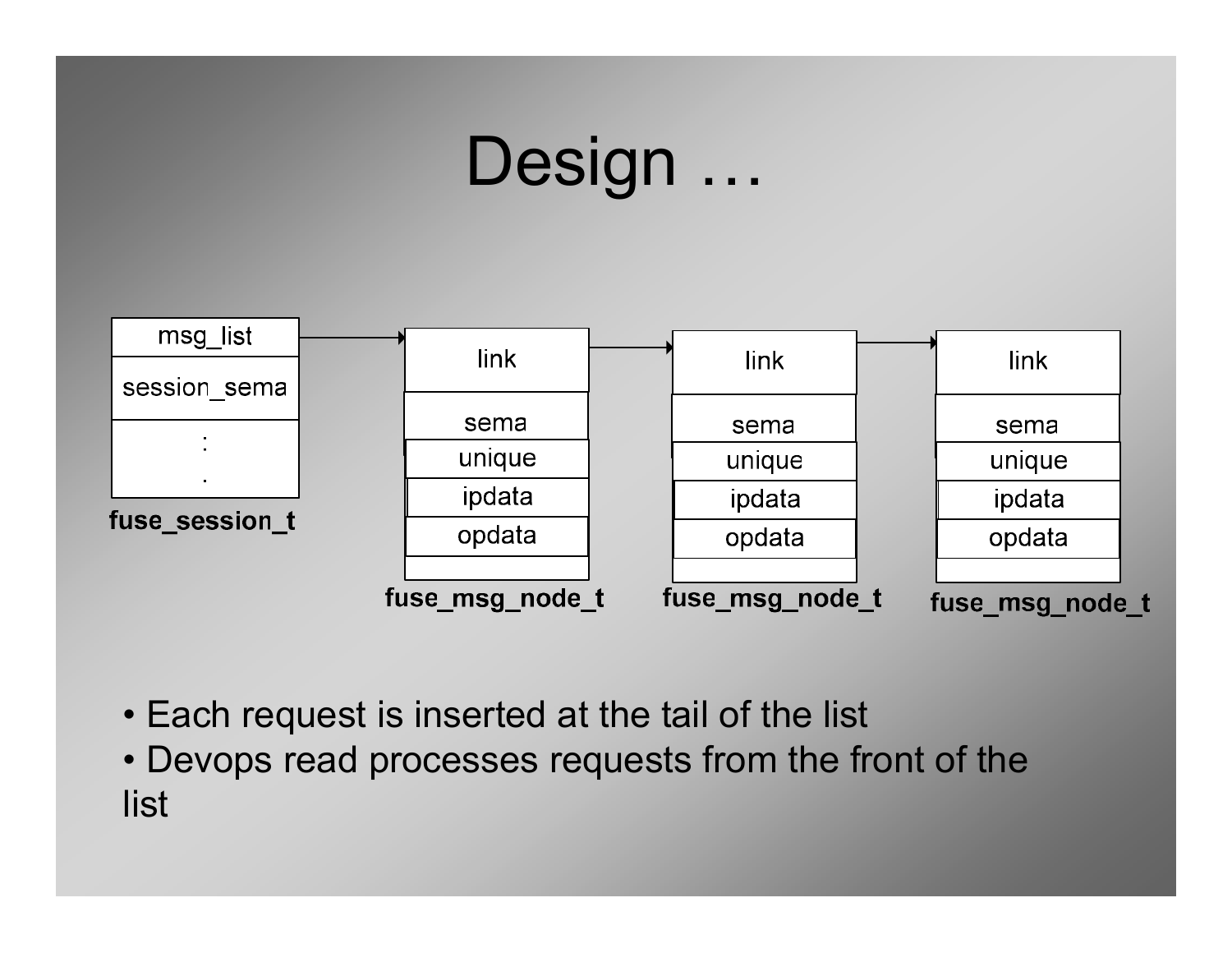# Code Snippet

```
fuse_fs_readlink(…){…
setup_msg_onlyheader(msgp, FUSE_READLINK, 
FUSE_GET_UNIQUE(sep), VNODE_TO_NODEID(vp), cred_p);/* Queue request to be sent to fuse library */if ((err = fuse_queue_request_wait(sep, msgp))) {DEBUG(" Obtained err=%d for FUSE_READLINK request \n", err);
         goto out;
   }err = msgp->opdata.fouth->error;if (!err) {
uiomove(msgp->opdata.outdata, msgp->opdata.outsize, UIO_READ,uiop);}… }
```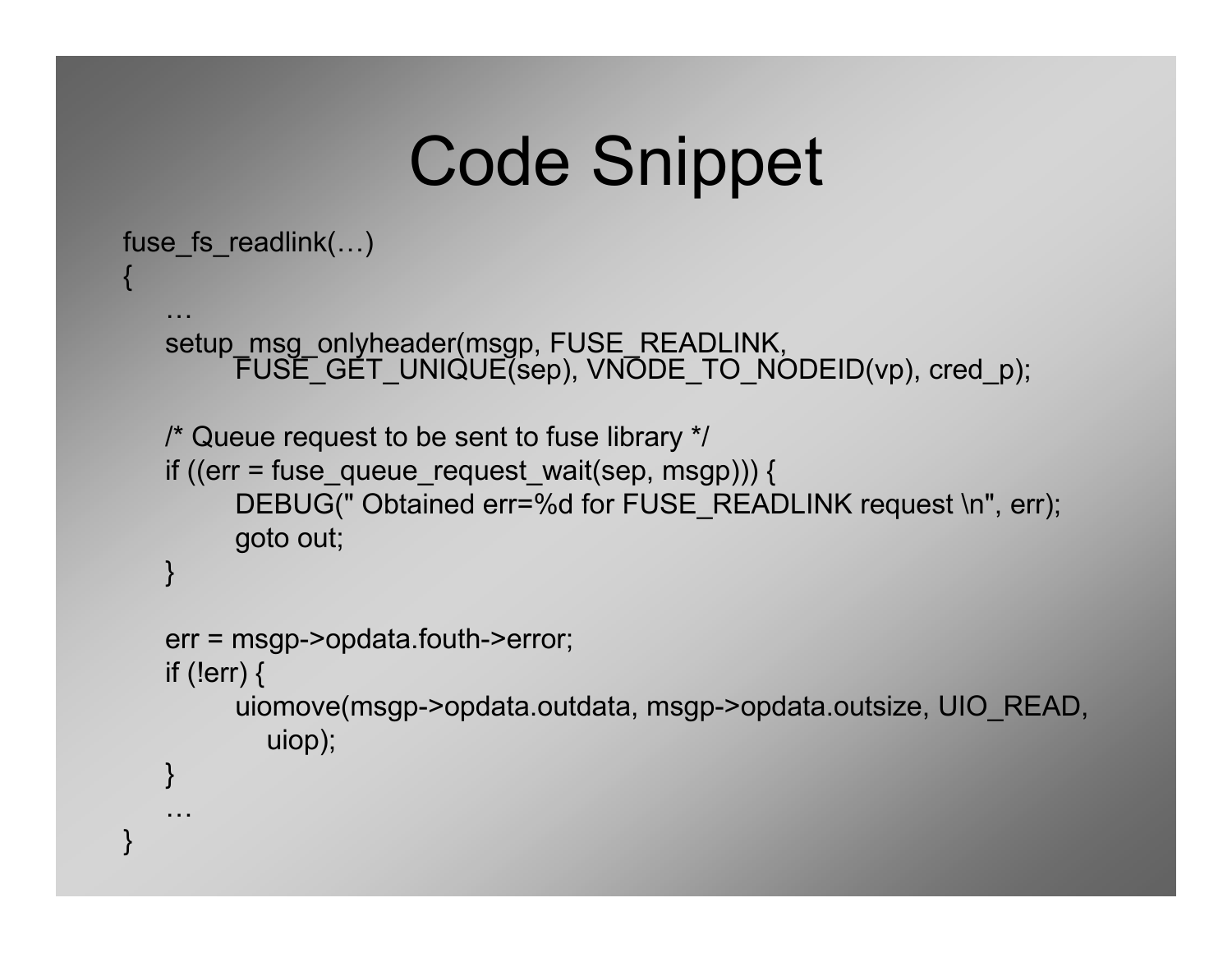# FUSE on Open Solaris

- Phase 2: New Features not in current Fuse implementation (fuse 2.5.3):
	- Implementation of Mmap functionality
	- Provide record locking, ACL support
	- Address performance issues related to FUSE message passing mechanism.
	- Provide inode persistence in the kernel,
		- current fuse doesn't do any persistence.
		- So any FS App. crash means all information lost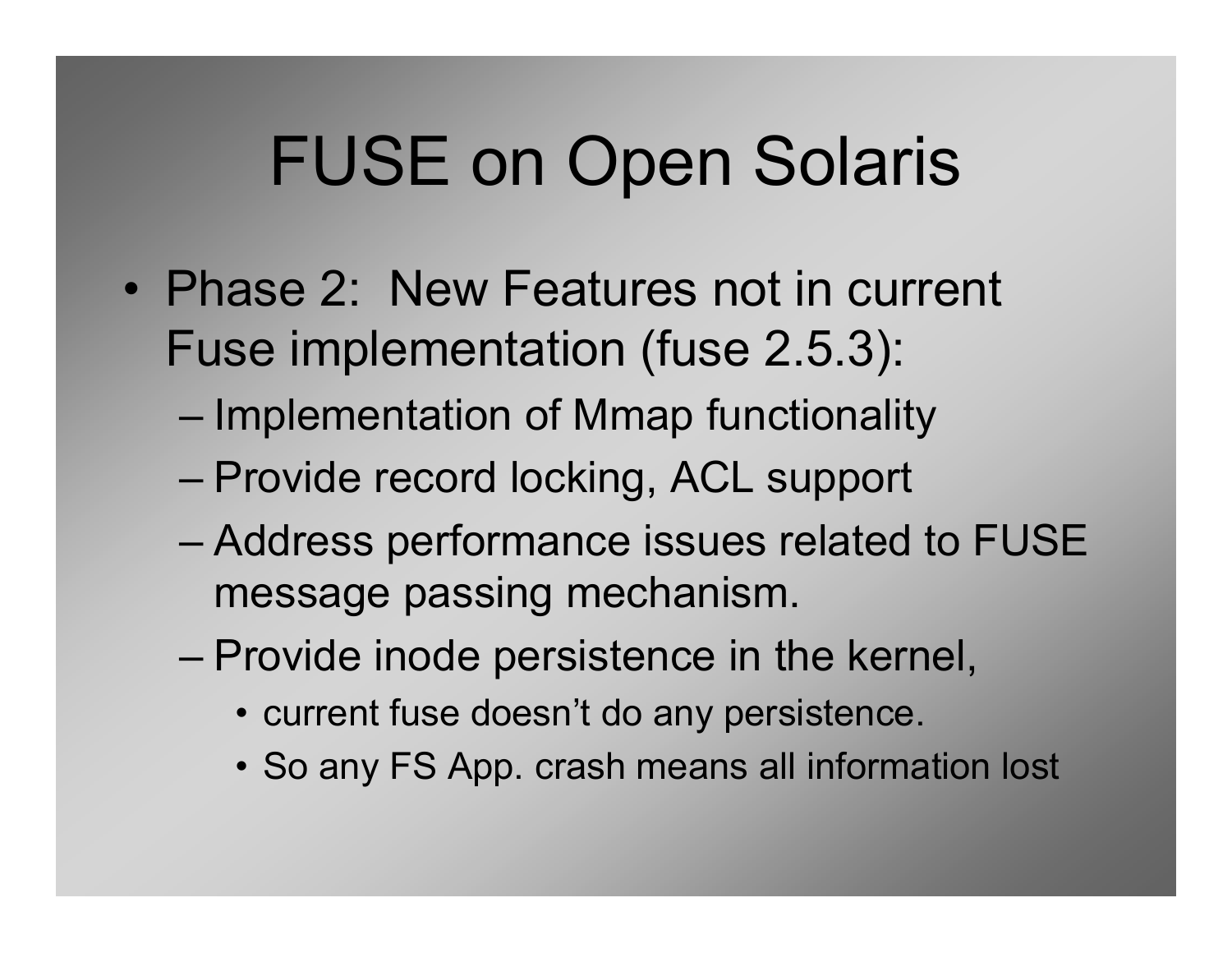#### Fuse Mmap (Initial attempt…)

- File system can be mapped to a process address space using mmap() system call.
- $\bullet$ Once a mapping is established, read/write of memory corresponds to file data.
- $\bullet$ This is performed transparently by the kernel using file system support.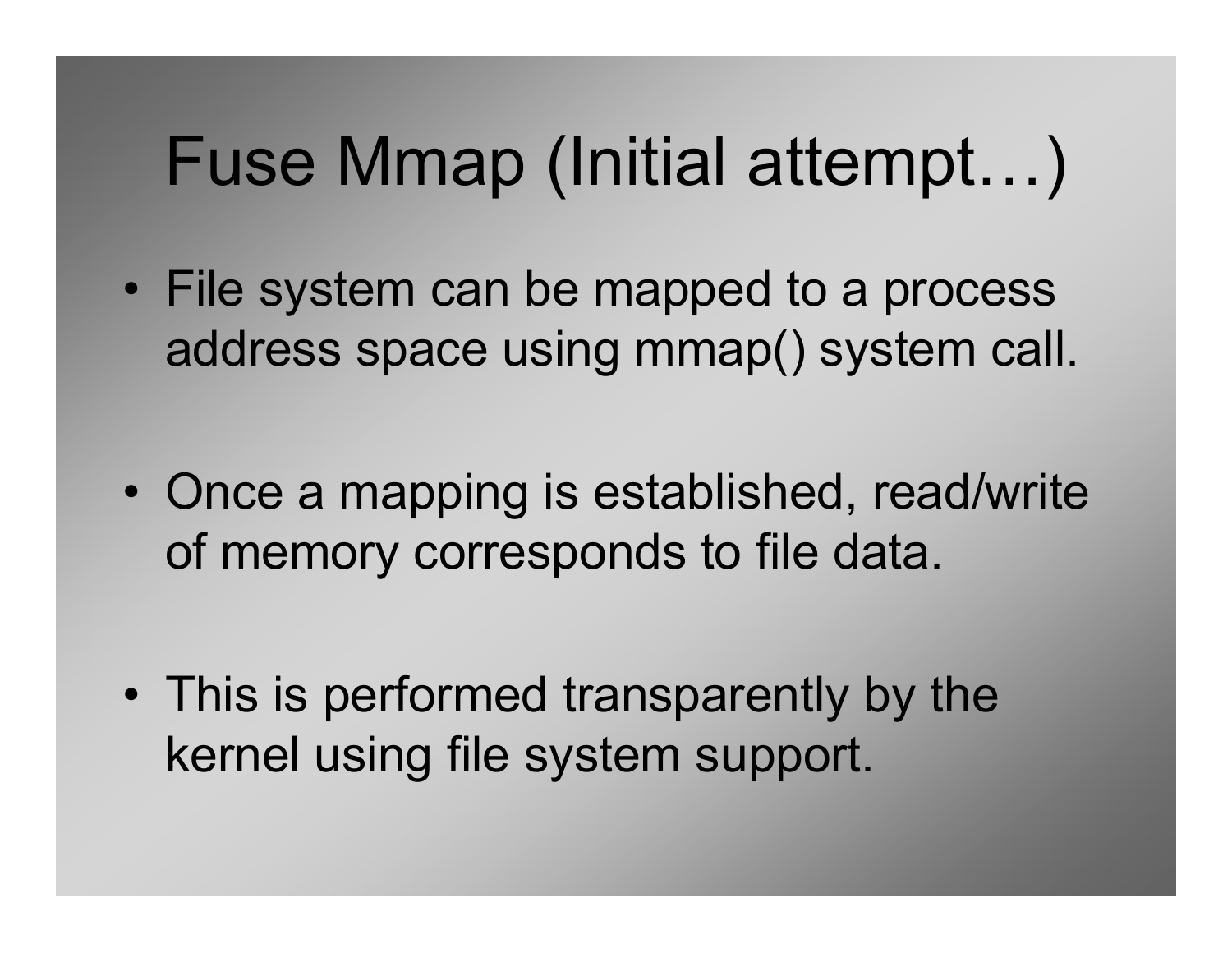# Solaris Fuse mmap() contd…

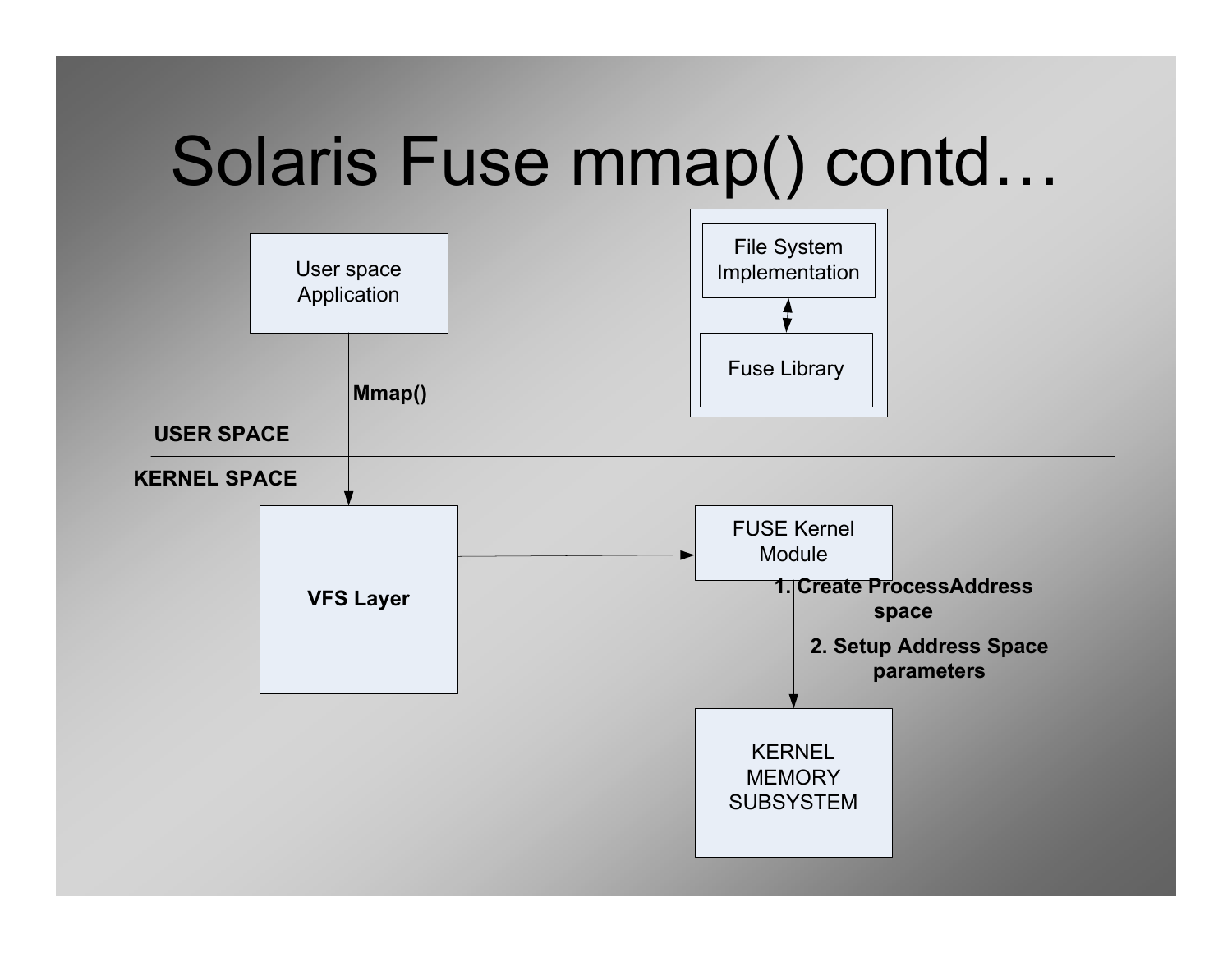# Solaris Fuse mmap() contd…

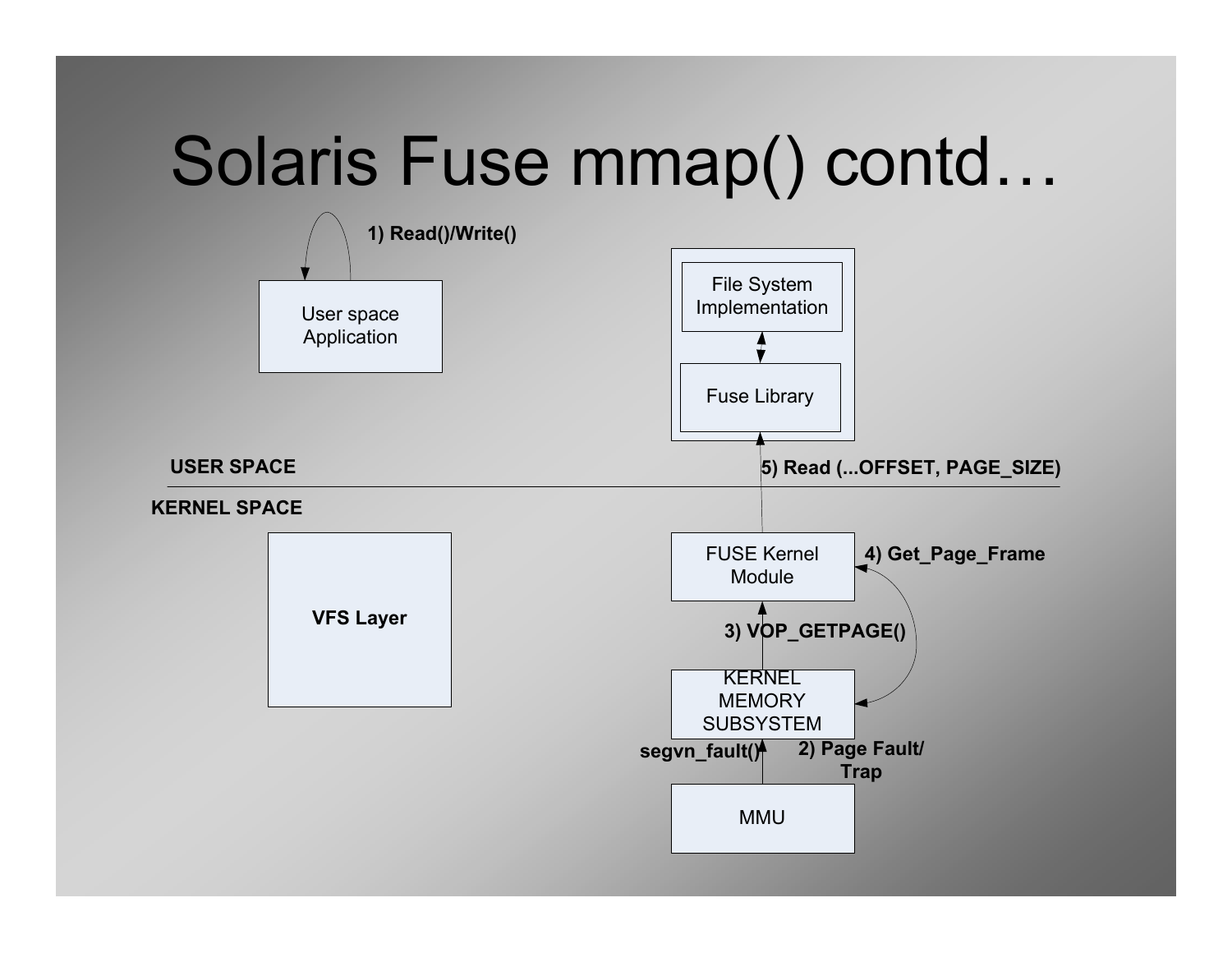# Solaris Fuse mmap() contd…

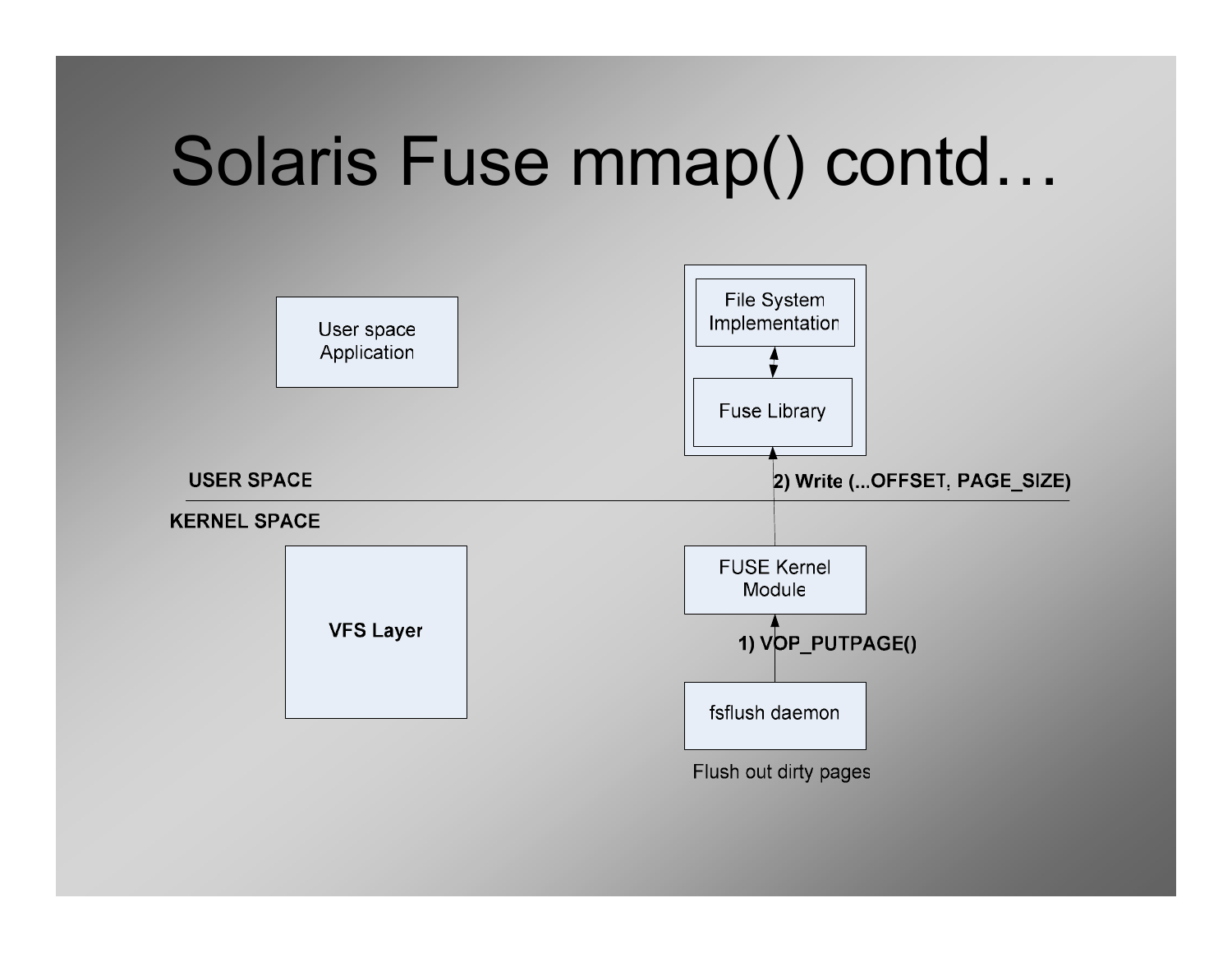## Fuse Project on opensolaris

- $\bullet$ http://opensolaris.org/os/project/fuse/
- $\bullet$ Code base hosted through mercurial
- Download using:
	- –hg clone ssh://anon@hg.opensolaris.org/hg/fuse/libfuse
	- hg clone ssh://anon@hg.opensolaris.org/hg/fuse/fusefs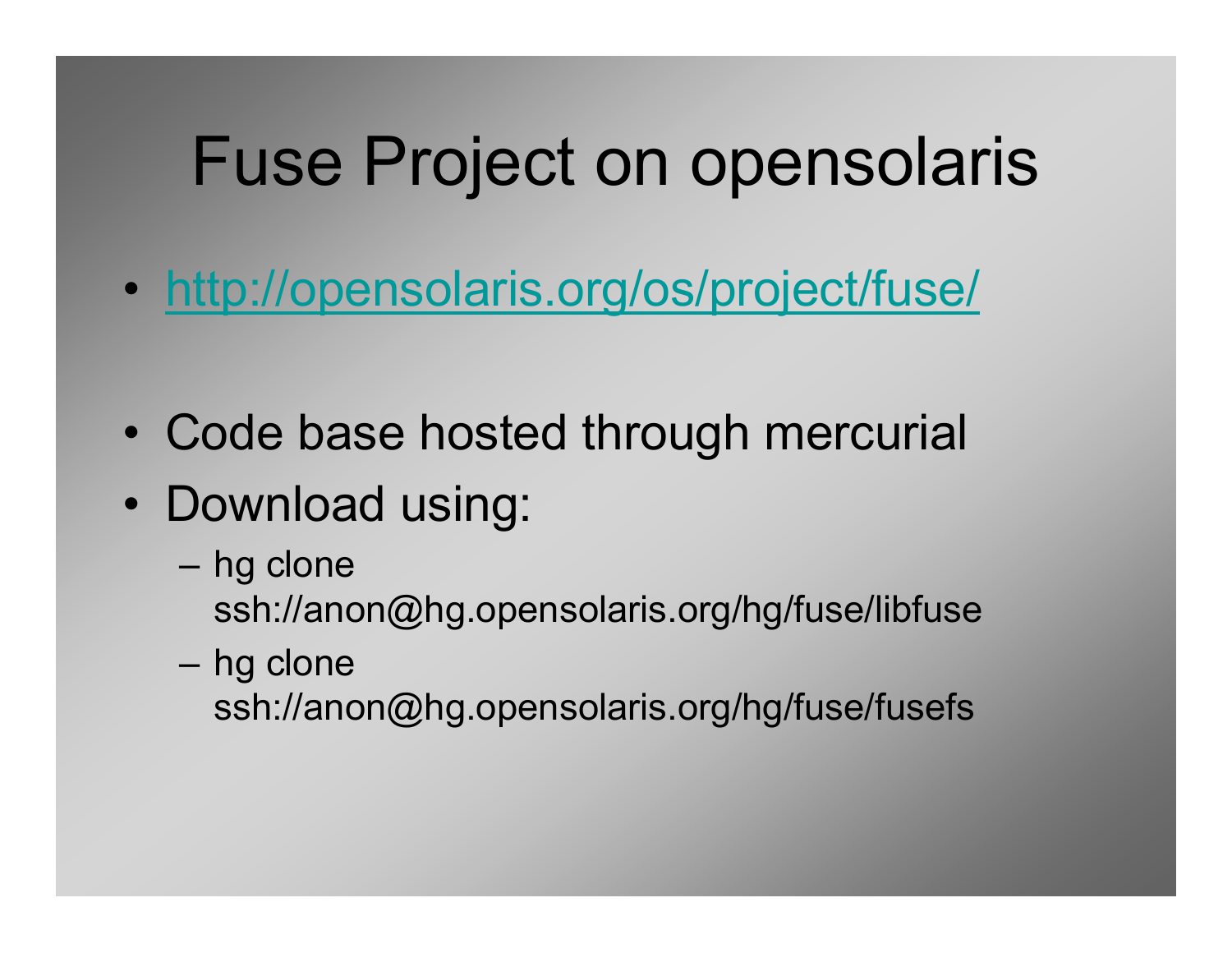# So why use Fuse?

Advantages:

- Flexibility easy to code in user space than<br>kernel space kernel space.
- File system implementation not tied to any<br>eartiqular OS particular OS.
- Doesn't require Kernel recompile.<br>————————————————————
- Non-privileged mounts possible.<br>Pi Disadvantage:
- Performance redundant data copy, many user<br>space/kernel.space.switches space/kernel space switches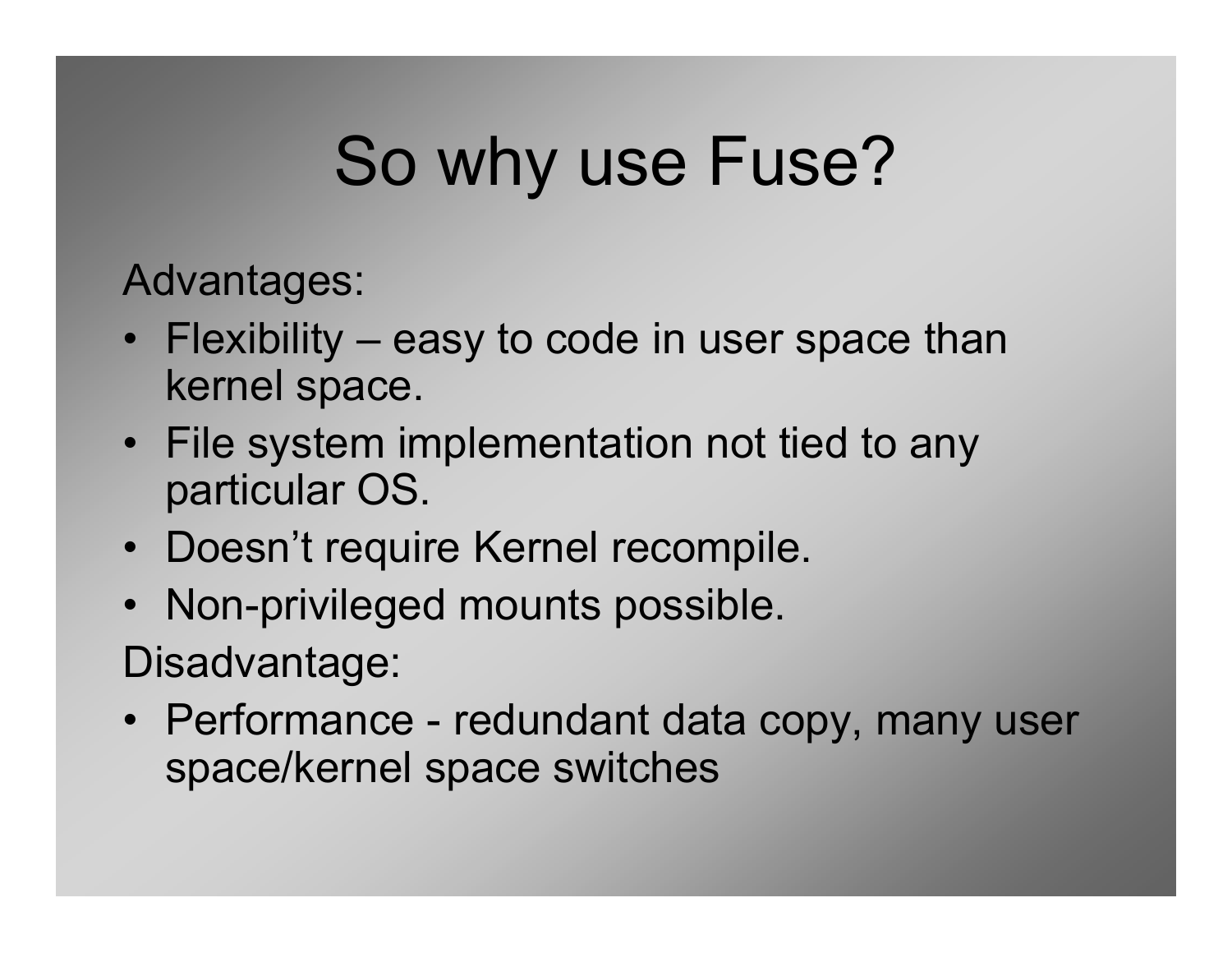# Related Work at U of M

- $\bullet$  CoreFS:
	- basic network file system built on top of FUSE.
	- http://www.cs.umn.edu/research/sclab/coreFS.html
- Group Key Management for Secure Global File Sharing over CoreFS
	- Provides end to end encryption and makes cryptographic operations transparent to users.